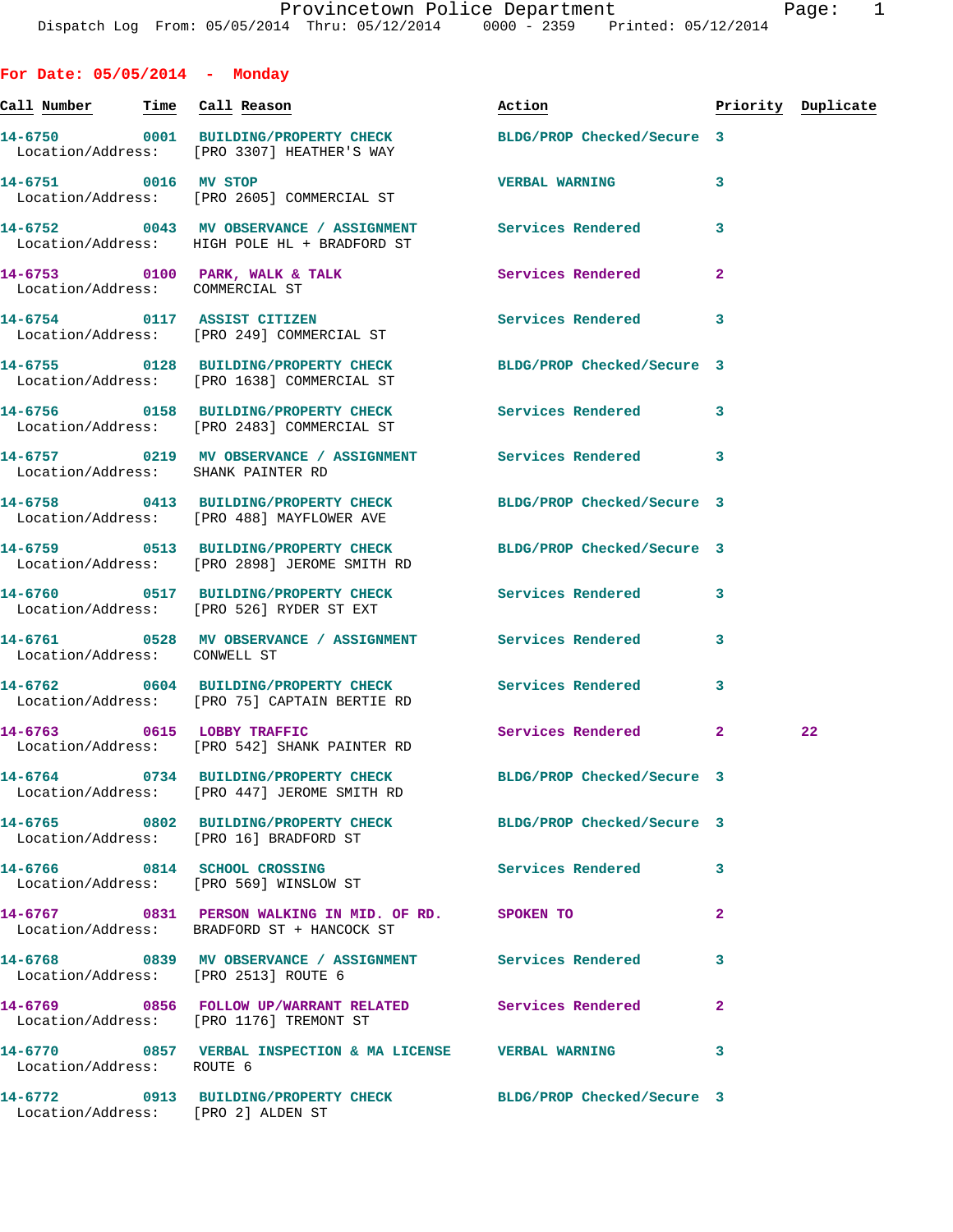|                                                               | Provincetown Police Department The Rage: 2<br>Dispatch Log From: 05/05/2014 Thru: 05/12/2014 0000 - 2359 Printed: 05/12/2014 |                     |                |
|---------------------------------------------------------------|------------------------------------------------------------------------------------------------------------------------------|---------------------|----------------|
|                                                               | 14-6771 0917 PARK, WALK & TALK (Services Rendered 2)<br>Location/Address: [PRO 516] RACE POINT RD                            |                     |                |
|                                                               | 14-6773 1030 MV OBSERVANCE / ASSIGNMENT No Action Required 3<br>Location/Address: CONWELL ST + OLD ANN PAGE WAY              |                     |                |
|                                                               | 14-6775 1115 ODOR OF PROPANE/ALL SET No Action Required 1<br>Location/Address: [PRO 425] COURT ST                            |                     |                |
|                                                               | 14-6774 1122 PARK, WALK & TALK 1997 Services Rendered Location/Address: [PRO 105] COMMERCIAL ST                              |                     | $\mathbf{2}$   |
|                                                               | 14-6776 1151 DOG IN CAR<br>Location/Address: [PRO 3296] SHANK PAINTER RD                                                     | Services Rendered 2 |                |
|                                                               | 14-6777 1204 BUILDING/PROPERTY CHECK BLDG/PROP Checked/Secure 3<br>Location/Address: [PRO 2490] PROVINCELANDS RD             |                     |                |
|                                                               | 14-6778 1220 MV OBSERVANCE / ASSIGNMENT No Action Required 3<br>Location/Address: BRADFORD ST + STANDISH ST                  |                     |                |
|                                                               | 14-6779 1232 BUILDING/PROPERTY CHECK Services Rendered 3<br>Location/Address: [PRO 2898] JEROME SMITH RD                     |                     |                |
|                                                               | 14-6780 1235 ABDOMINAL PAIN/PROBLEMS Transported to Hospital 1<br>Location/Address: [PRO 57] BRADFORD ST                     |                     |                |
|                                                               | 14-6781 1238 FLIGHT COVERAGE Services Rendered 3<br>Location/Address: [PRO 516] RACE POINT RD                                |                     |                |
|                                                               | 14-6784 1327 CONCERN FOR DOG IN MV GONE ON ARRIVAL<br>Location/Address: [PRO 526] RYDER ST EXT                               |                     | $\overline{2}$ |
| Location/Address: COMMERCIAL ST                               | 14-6785 1415 LOST SHILLELAGH/WALKING STICK Services Rendered 3                                                               |                     |                |
|                                                               | 14-6786 1420 THREATENING EMAIL<br>Location/Address: [PRO 1] BAYBERRY AVE                                                     | <b>SPOKEN TO</b>    | $\mathbf{2}$   |
|                                                               | 14-6787 1440 PARKING ISSUE<br>Location/Address: [PRO 588] SHANK PAINTER RD                                                   | <b>SPOKEN TO</b>    | $\mathbf{3}$   |
|                                                               | 14-6788 1449 PIANO PLAYER TOWN HALL SPOKEN TO<br>Location/Address: [PRO 105] COMMERCIAL ST                                   |                     |                |
|                                                               | 14-6789 1505 BUILDING/PROPERTY CHECK BLDG/PROP Checked/Secure 3<br>Location/Address: [PRO 3307] HEATHER'S WAY                |                     |                |
| 14-6790 1510 TRAFFIC CONTROL<br>Location/Address: BRADFORD ST |                                                                                                                              | SPOKEN TO           | 3              |
|                                                               | 14-6792 1523 ANIMAL CALL<br>Location/Address: [PRO 3121] COMMERCIAL ST                                                       | Services Rendered   | $\mathbf{2}$   |
| Location/Address: COMMERCIAL ST                               | 14-6791 1525 BUILDING/PROPERTY CHECK Unfounded                                                                               |                     | 3              |
|                                                               | 14-6793 1549 911 GENERAL<br>Location/Address: [PRO 440] HARRY KEMP WAY                                                       | Services Rendered   | 1              |
| 14-6794 1601 BIKE GENERAL                                     | Location/Address: [PRO 1245] SEASHORE PARK DR                                                                                | SPOKEN TO           | $\mathbf{2}$   |
|                                                               | 14-6795 1621 PARKING COMPLAINT / GENERAL SPOKEN TO<br>Location/Address: [PRO 3405] COMMERCIAL ST                             |                     | 3              |
|                                                               | 14-6796 1638 BUILDING/PROPERTY CHECK BLDG/PROP Checked/Secure 3<br>Location/Address: [PRO 2898] JEROME SMITH RD              |                     |                |
| Location/Address: COMMERCIAL ST                               | 14-6797 1640 PARK, WALK & TALK 1999 No Action Required 2                                                                     |                     |                |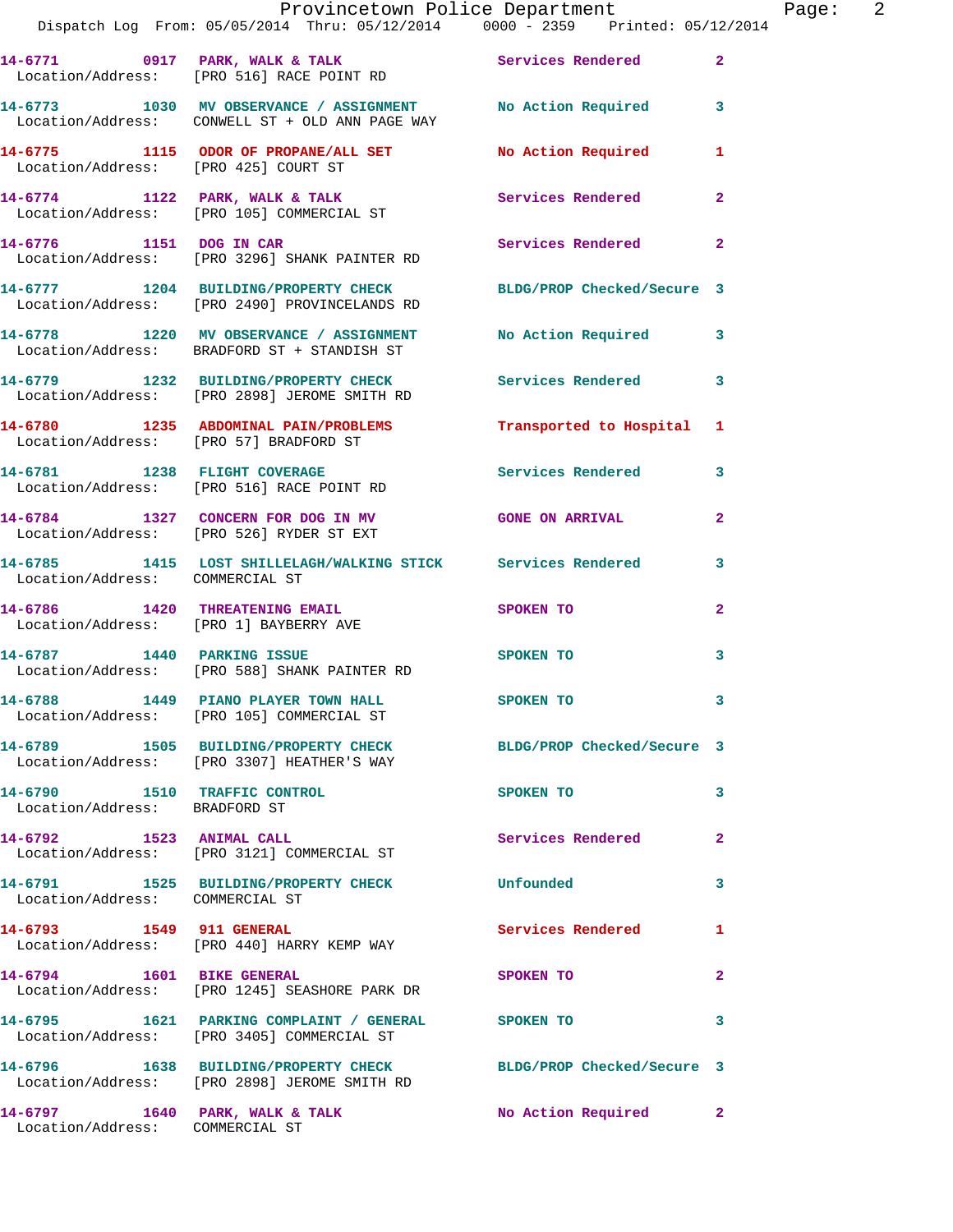Dispatch Log From: 05/05/2014 Thru: 05/12/2014 0000 - 2359 Printed: 05/12/2014

|                                                                 | 14-6798 1705 RESTRAINING ORDER<br>Location/Address: [PRO 542] SHANK PAINTER RD                               | SPOKEN TO                  | $\mathbf{2}$ |
|-----------------------------------------------------------------|--------------------------------------------------------------------------------------------------------------|----------------------------|--------------|
| Location/Address: [PRO 606] CONWELL ST                          | 14-6799 1713 MV OBSERVANCE / ASSIGNMENT                                                                      | Services Rendered          | 3            |
|                                                                 | 14-6800 1717 FOUND PROPERTY-RETURNED<br>Location/Address: [PRO 105] COMMERCIAL ST                            | <b>Services Rendered</b>   | 3            |
| Location/Address: [PRO 2] ALDEN ST                              | 14-6802 1719 BUILDING/PROPERTY CHECK                                                                         | BLDG/PROP Checked/Secure 3 |              |
|                                                                 | 14-6801 1723 MV OBSERVANCE / ASSIGNMENT<br>Location/Address: CEMETERY RD + CONWELL ST                        | No Action Required         | 3            |
| 14-6803 1729 911 GENERAL                                        | Location/Address: [PRO 440] HARRY KEMP WAY                                                                   | <b>SPOKEN TO</b>           | 1            |
| 14-6804 1732 MV STOP                                            | Location/Address: CONWELL ST + HARRY KEMP WAY                                                                | <b>VERBAL WARNING</b>      | 3            |
|                                                                 | 14-6805 1743 MV OBSERVANCE / ASSIGNMENT Services Rendered<br>Location/Address: COMMERCIAL ST + MAYFLOWER AVE |                            | 3            |
| 14-6806 1805 MEDICAL EMERGENCY<br>Location/Address: BRADFORD ST |                                                                                                              | Transported to Hospital 1  |              |
|                                                                 | 14-6807 1808 BUILDING/PROPERTY CHECK<br>Location/Address: [PRO 433] RYDER ST EXT                             | BLDG/PROP Checked/Secure 3 |              |
| Location/Address: COMMERCIAL ST                                 | 14-6808 1829 PARK, WALK & TALK                                                                               | Services Rendered          | $\mathbf{2}$ |
|                                                                 | 14-6809 1832 COMPLAINT-STOLEN PROPERTY<br>Location/Address: [PRO 1626] COMMERCIAL ST                         | Investigated               | 3            |
| 14-6811 1919 PARKING / GENERAL                                  | Location/Address: [PRO 105] COMMERCIAL ST                                                                    | No Action Required         | 3            |
| Location/Address: [PRO 521] ROUTE 6                             | 14-6812 1940 BUILDING/PROPERTY CHECK                                                                         | Services Rendered          | 3            |
|                                                                 | 14-6813 2033 BUILDING/PROPERTY CHECK<br>Location/Address: [PRO 1638] COMMERCIAL ST                           | BLDG/PROP Checked/Secure 3 |              |
| 14-6814 2043 MV STOP                                            | Location/Address: [PRO 3099] SHANK PAINTER RD                                                                | <b>VERBAL WARNING</b>      | 3            |
|                                                                 | 14-6815 2046 BUILDING/PROPERTY CHECK<br>Location/Address: [PRO 447] JEROME SMITH RD                          | BLDG/PROP Checked/Secure 3 |              |
| Location/Address: [PRO 1859] ROUTE 6                            | 14-6816 2116 BUILDING/PROPERTY CHECK                                                                         | BLDG/PROP Checked/Secure 3 |              |
|                                                                 | 14-6817 2131 BUILDING/PROPERTY CHECK<br>Location/Address: [PRO 306] COMMERCIAL ST                            | BLDG/PROP Checked/Secure 3 |              |
|                                                                 | 14-6818 2143 BUILDING/PROPERTY CHECK<br>Location/Address: [PRO 519] RACE POINT RD                            | BLDG/PROP Checked/Secure 3 |              |
|                                                                 | 14-6819 2151 BUILDING/PROPERTY CHECK<br>Location/Address: [PRO 182] COMMERCIAL ST                            | BLDG/PROP Checked/Secure 3 |              |
|                                                                 | 14-6820 2158 BUILDING/PROPERTY CHECK<br>Location/Address: [PRO 3256] COMMERCIAL ST                           | BLDG/PROP Checked/Secure 3 |              |
| 14-6821 2201 PARK, WALK & TALK                                  | Location/Address: [PRO 3256] COMMERCIAL ST                                                                   | No Action Required 2       |              |
| 14-6822                                                         | 2354 BUILDING/PROPERTY CHECK                                                                                 | BLDG/PROP Checked/Secure 3 |              |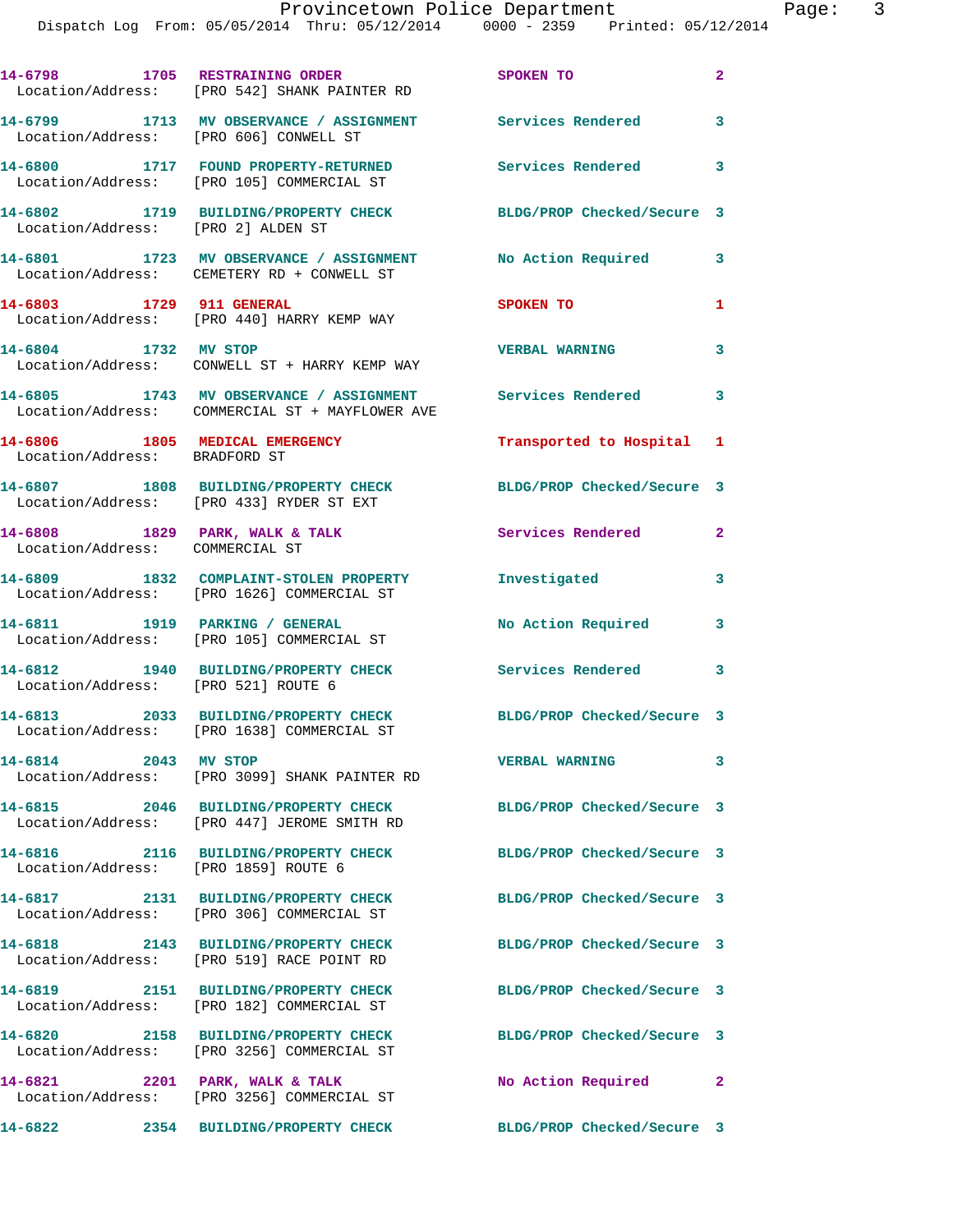Dispatch Log From: 05/05/2014 Thru: 05/12/2014 0000 - 2359 Printed: 05/12/2014 Location/Address: [PRO 3307] HEATHER'S WAY **For Date: 05/06/2014 - Tuesday 14-6823 0000 BUILDING/PROPERTY CHECK BLDG/PROP Checked/Secure 3**  Location/Address: [PRO 440] HARRY KEMP WAY **14-6824 0005 LOBBY TRAFFIC Services Rendered 2 26**  Location/Address: [PRO 542] SHANK PAINTER RD **14-6825 0007 MV DISABLED Services Rendered 2**  Location/Address: [PRO 146] COMMERCIAL ST **14-6826 0009 BUILDING/PROPERTY CHECK BLDG/PROP Checked/Secure 3**  Location/Address: [PRO 2206] COMMERCIAL ST **14-6827 0015 TRAFFIC CONTROL Services Rendered 3**  Location/Address: [PRO 63] BRADFORD ST EXT **14-6828 0217 BUILDING/PROPERTY CHECK Services Rendered 3**  Location/Address: [PRO 526] RYDER ST EXT **14-6829 0505 BUILDING/PROPERTY CHECK Services Rendered 3**  Location/Address: [PRO 3430] COMMERCIAL ST **14-6830 0522 MV OBSERVANCE / ASSIGNMENT Services Rendered 3**  Location/Address: CONWELL ST **14-6831 0600 BUILDING/PROPERTY CHECK Services Rendered 3**  Location/Address: [PRO 2481] TREMONT ST **14-6832 0715 SPEED DOLLY RETURNED Services Rendered 3**  Location/Address: [PRO 542] SHANK PAINTER RD **14-6833 0809 BUILDING/PROPERTY CHECK BLDG/PROP Checked/Secure 3**  Location/Address: [PRO 2] ALDEN ST

**14-6834 0812 OUT AT SCHOOL Services Rendered 3**  Location/Address: [PRO 569] WINSLOW ST **14-6835 0837 COMPLAINT Peace Restored 3**  Location/Address: [PRO 2577] BRADFORD ST **14-6836 0903 BUILDING/PROPERTY CHECK BLDG/PROP Checked/Secure 3**  Location/Address: [PRO 447] JEROME SMITH RD **14-6837 0922 WORKING ON SPRINKLERS Services Rendered 3 14-6838 0925 WORKING ON SPRINKLERS Services Rendered 3 14-6839 0945 MV OBSERVANCE / ASSIGNMENT No Action Required 3** 

 Location/Address: CONWELL ST + OLD ANN PAGE WAY **14-6840 1005 HAZARDS/NOTIFY TRURO Services Rendered 2**  Location/Address: ROUTE 6 **14-6841 1006 BUILDING/PROPERTY CHECK BLDG/PROP Checked/Secure 3**  Location/Address: [PRO 3318] CEMETERY RD **14-6842 1017 FIREWORKS BROUGHT TO STATION Services Rendered 3**  Location/Address: [PRO 542] SHANK PAINTER RD **14-6843 1033 BUILDING/PROPERTY CHECK BLDG/PROP Checked/Secure 3**  Location/Address: [PRO 2500] COMMERCIAL ST **14-6844 1040 RACCOON Services Rendered 2**  Location/Address: [PRO 3873] CONWELL ST **14-6845 1129 MV OBSERVANCE / ASSIGNMENT Services Rendered 3** 

Location/Address: [PRO 2518] ROUTE 6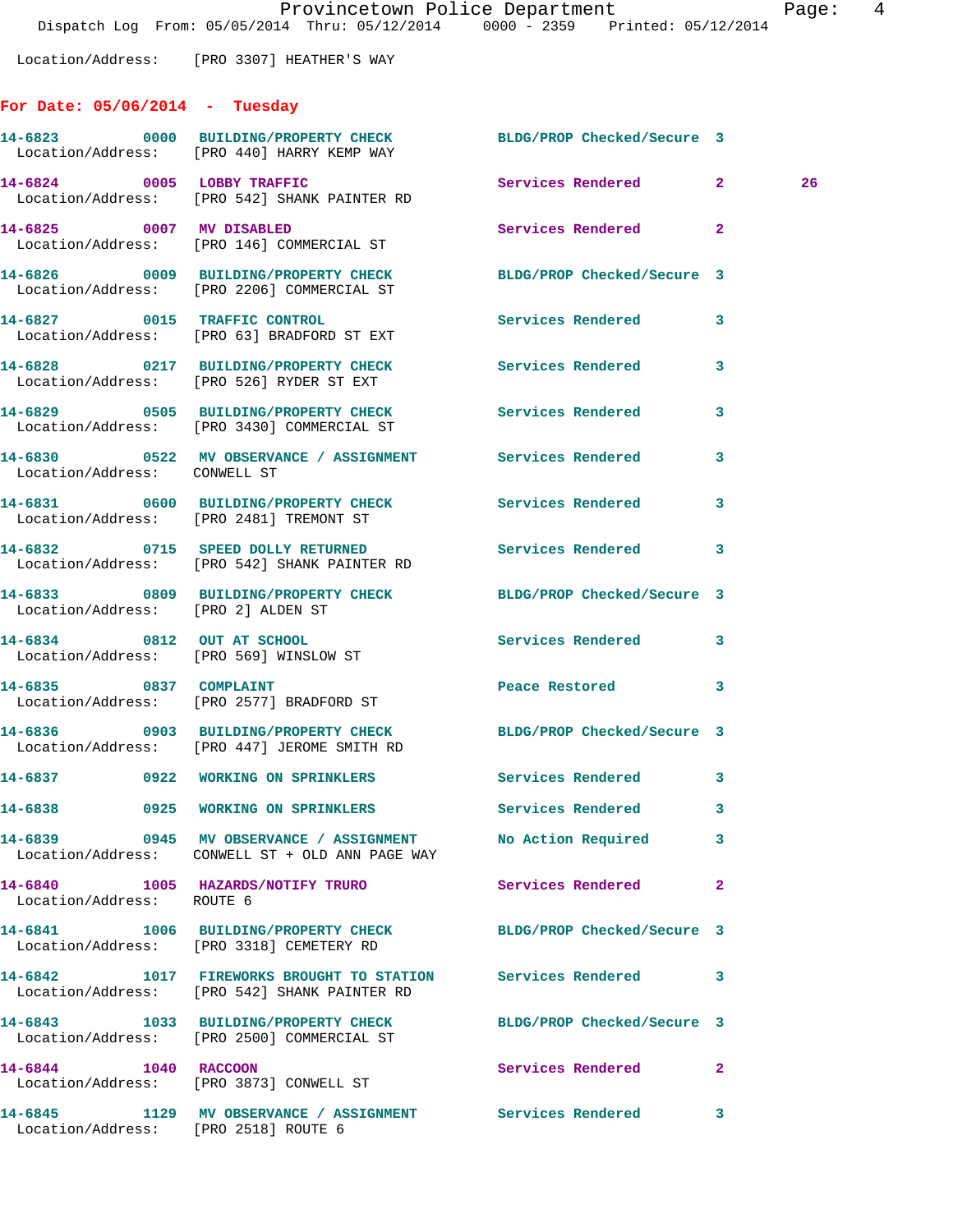Dispatch Log From: 05/05/2014 Thru: 05/12/2014 0000 - 2359 Printed: 05/12/2014 14-6846 **1136 PARK, WALK & TALK Services Rendered** 2 Location/Address: [PRO 285] COMMERCIAL ST **14-6848 1146 COMPLAINT/ROAD CLOSURES Services Rendered 3**  Location/Address: WINSLOW ST **14-6847 1150 MV STOP VERBAL WARNING 3**  Location/Address: [PRO 2818] CONWELL ST **14-6850 1212 LARCENY /FORGERY/ FRAUD Services Rendered 2**  Location/Address: [PRO 2251] COMMERCIAL ST **14-6849 1218 BUILDING/PROPERTY CHECK Services Rendered 3**  Location/Address: [PRO 564] BAYBERRY AVE **14-6851 1327 PARK, WALK & TALK No Action Required 2**  Location/Address: RYDER ST + COMMERCIAL ST **14-6853 1416 FOLLOW UP Services Rendered 2**  Location/Address: [PRO 442] HARRY KEMP WAY **14-6854 1524 BUILDING/PROPERTY CHECK BLDG/PROP Checked/Secure 3**  Location/Address: [PRO 3307] HEATHER'S WAY 14-6855 1542 PARK, WALK & TALK **Services Rendered** 2 Location/Address: [PRO 2021] COMMERCIAL ST **14-6856 1543 ASSIST CITIZEN Services Rendered 3**  Location/Address: [PRO 542] SHANK PAINTER RD **14-6857 1620 BUILDING/PROPERTY CHECK BLDG/PROP Checked/Secure 3**  Location/Address: [PRO 3318] CEMETERY RD **14-6870 1621 BUILDING/PROPERTY CHECK BLDG/PROP Checked/Secure 3**  Location/Address: [PRO 1778] SHANK PAINTER RD **14-6858 1622 MV OBSERVANCE / ASSIGNMENT Services Rendered 3**  Location/Address: [PRO 1771] CONWELL ST **14-6859 1625 ASSIST CITIZEN SPOKEN TO 3**  Location/Address: [PRO 1437] TREMONT ST 14-6860 1656 LOST WALLET **14-6860** Services Rendered 3 Location/Address: COMMERCIAL ST **14-6861 1700 MV COMPLAINT SPOKEN TO 2**  Location/Address: [PRO 3260] BRADFORD ST EXT **14-6862 1711 MV OBSERVANCE / ASSIGNMENT Services Rendered 3**  Location/Address: [PRO 1822] RACE POINT RD **14-6863 1830 MEDICAL EMERGENCY Transported to Hospital 1**  Location/Address: [PRO 3259] MACMILLAN WHARF **14-6865 1843 HAZARDS Services Rendered 2**  Location/Address: [PRO 3296] SHANK PAINTER RD **14-6866 1857 MEDICAL EMERGENCY Transported to Hospital 1**  Location/Address: [PRO 968] CUDWORTH ST **14-6867 1902 BUILDING/PROPERTY CHECK BLDG/PROP Checked/Secure 3** 

 Location/Address: [PRO 16] MAYFLOWER AVE **14-6869 1913 MEDICAL EMERGENCY/DOT PATIENT REFUSAL 1**  Location/Address: [PRO 3222] ALDEN ST **14-6871 2008 MEDICAL EMERGENCY/DOT Transported to Hospital 1**  Location/Address: [PRO 3222] ALDEN ST **14-6872 2045 FOUND WALLET-RETURNED Services Rendered 3**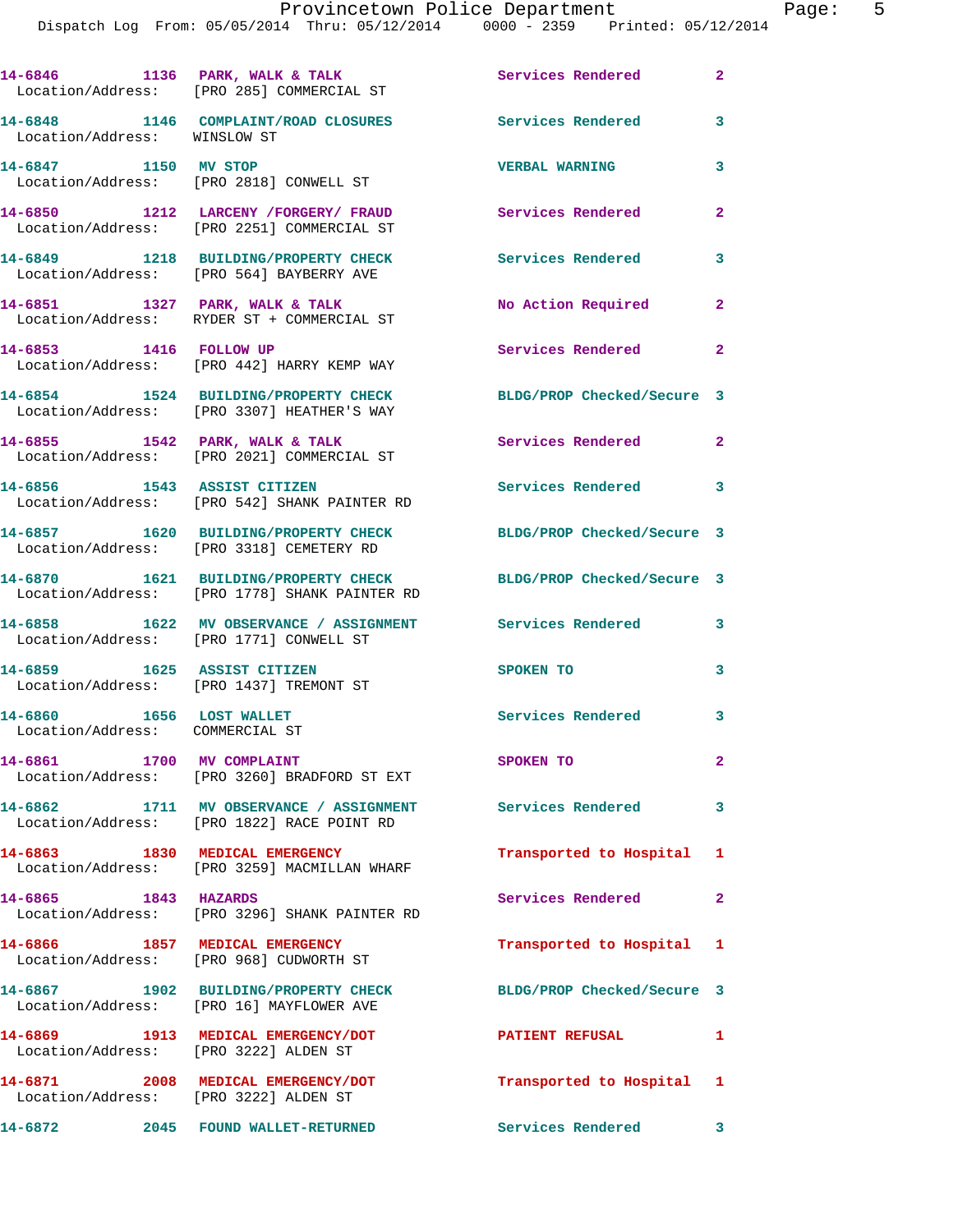|                                     | Dispatch Log From: 05/05/2014 Thru: 05/12/2014 0000 - 2359 Printed: 05/12/2014                                   | Provincetown Police Department       | Page: 6 |
|-------------------------------------|------------------------------------------------------------------------------------------------------------------|--------------------------------------|---------|
|                                     | Location/Address: [PRO 3121] COMMERCIAL ST                                                                       |                                      |         |
| Location/Address: [PRO 521] ROUTE 6 | 14-6873 2116 BUILDING/PROPERTY CHECK Services Rendered 3                                                         |                                      |         |
|                                     | 14-6875 2129 ASSIST CITIZEN<br>Location/Address: [PRO 185] COMMERCIAL ST                                         | Services Rendered 3                  |         |
|                                     | 14-6874 2146 BUILDING/PROPERTY CHECK BLDG/PROP Checked/Secure 3<br>Location/Address: [PRO 3004] BRADFORD ST      |                                      |         |
|                                     | 14-6876 2200 BUILDING/PROPERTY CHECK BLDG/PROP Checked/Secure 3<br>Location/Address: [PRO 2481] TREMONT ST       |                                      |         |
| For Date: $05/07/2014$ - Wednesday  |                                                                                                                  |                                      |         |
|                                     | 14-6916 0000 LOBBY TRAFFIC<br>Location/Address: [PRO 542] SHANK PAINTER RD                                       | Services Rendered 2                  | 21      |
|                                     | 14-6878 0010 BUILDING/PROPERTY CHECK BLDG/PROP Checked/Secure 3<br>Location/Address: [PRO 3296] SHANK PAINTER RD |                                      |         |
|                                     | 14-6880 0013 BUILDING/PROPERTY CHECK BLDG/PROP Checked/Secure 3<br>Location/Address: [PRO 3307] HEATHER'S WAY    |                                      |         |
|                                     | 14-6879 0014 BUILDING/PROPERTY CHECK BLDG/PROP Checked/Secure 3<br>Location/Address: [PRO 1778] SHANK PAINTER RD |                                      |         |
|                                     | 14-6881 0020 BAR CHECK<br>Location/Address: [PRO 3443] COMMERCIAL ST                                             | Services Rendered 2                  |         |
|                                     | 14-6882 0025 BUILDING/PROPERTY CHECK<br>Location/Address: [PRO 2877] COMMERCIAL ST                               | BLDG/PROP Checked/Secure 3           |         |
|                                     | 14-6883 0026 BUILDING/PROPERTY CHECK Services Rendered 3<br>Location/Address: [PRO 2977] COMMERCIAL ST           |                                      |         |
| Location/Address: COMMERCIAL ST     | 14-6884 0034 PARK, WALK & TALK Services Rendered                                                                 | $\mathbf{2}$                         |         |
|                                     | 14-6885 0034 MV OBSERVANCE / ASSIGNMENT Services Rendered 3<br>Location/Address: [PRO 106] COMMERCIAL ST         |                                      |         |
|                                     | 14-6886 0041 BUILDING/PROPERTY CHECK BLDG/PROP Checked/Secure 3<br>Location/Address: [PRO 488] MAYFLOWER AVE     |                                      |         |
|                                     | 14-6887 0041 BUILDING/PROPERTY CHECK BLDG/PROP Checked/Secure 3<br>Location/Address: [PRO 182] COMMERCIAL ST     |                                      |         |
|                                     | 14-6888 6103 MV OBSERVANCE / ASSIGNMENT Services Rendered 3<br>Location/Address: BRADFORD ST + STANDISH ST       |                                      |         |
|                                     | 14-6889 0124 BUILDING/PROPERTY CHECK Services Rendered 3<br>Location/Address: [PRO 3430] COMMERCIAL ST           |                                      |         |
|                                     | 14-6890 0153 MV OBSERVANCE / ASSIGNMENT Services Rendered 3<br>Location/Address: [PRO 3430] COMMERCIAL ST        |                                      |         |
|                                     | 14-6891 0207 BUILDING/PROPERTY CHECK BLDG/PROP Checked/Secure 3<br>Location/Address: [PRO 2206] COMMERCIAL ST    |                                      |         |
|                                     | 14-6892 0223 NOISE COMPLAINT<br>Location/Address: [PRO 1192] COMMERCIAL ST                                       | Unfounded<br>$\overline{\mathbf{3}}$ |         |
|                                     | 14-6893 0452 BUILDING/PROPERTY CHECK BLDG/PROP Checked/Secure 3<br>Location/Address: [PRO 2898] JEROME SMITH RD  |                                      |         |
|                                     | 14-6894 0503 BUILDING/PROPERTY CHECK BLDG/PROP Checked/Secure 3<br>Location/Address: [PRO 2520] PRINCE ST        |                                      |         |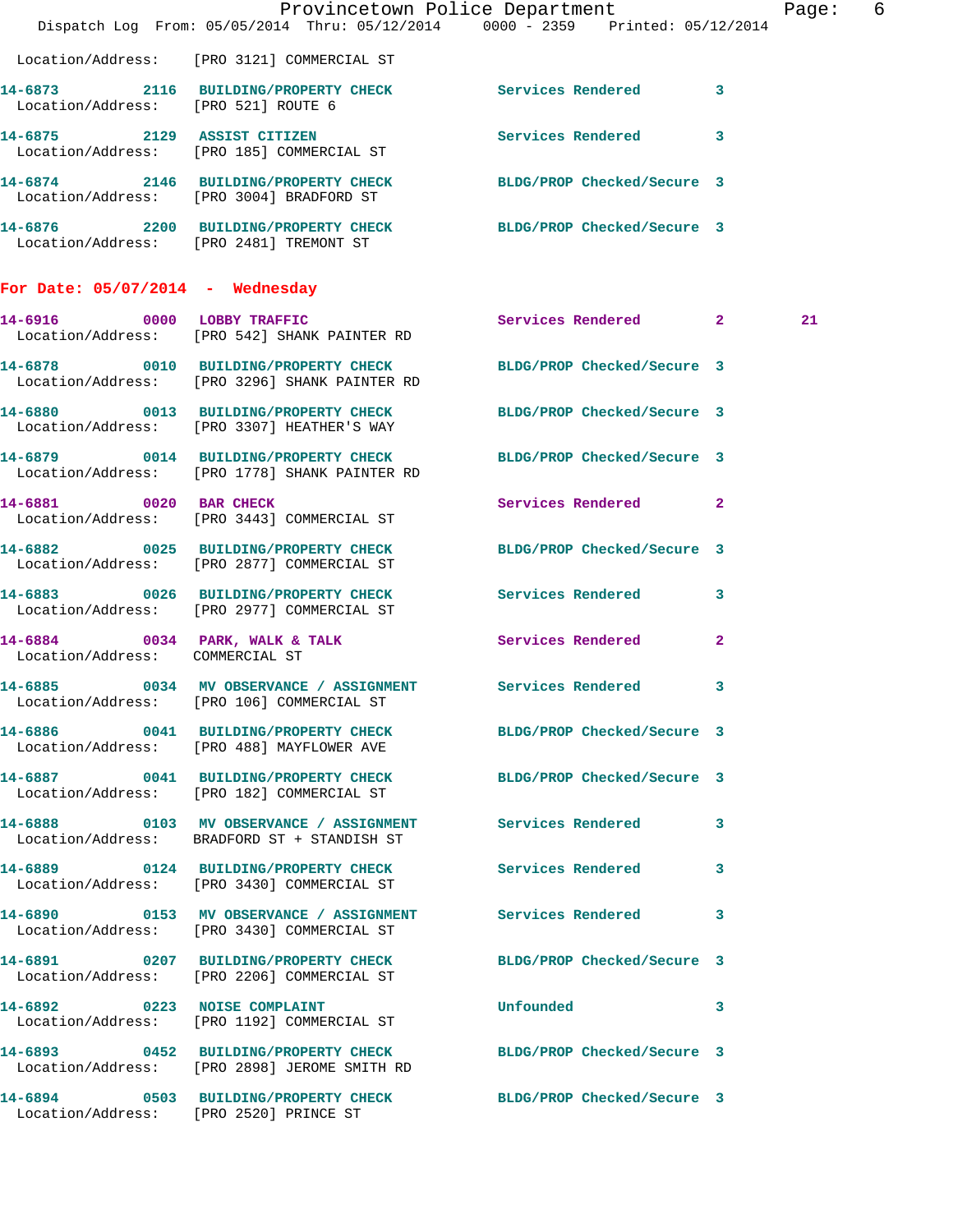|                                                            | Dispatch Log From: 05/05/2014 Thru: 05/12/2014 0000 - 2359 Printed: 05/12/2014                                  | Provincetown Police Department | - 7<br>Page: |
|------------------------------------------------------------|-----------------------------------------------------------------------------------------------------------------|--------------------------------|--------------|
|                                                            | 14-6895 0544 AIRCRAFT<br>Location/Address: [PRO 516] RACE POINT RD                                              | Services Rendered 2            |              |
| 14-6896 0736 911 GENERAL<br>Location/Address: BAYBERRY AVE |                                                                                                                 | Services Rendered 1            |              |
|                                                            | 14-6897 0746 BUILDING/PROPERTY CHECK BLDG/PROP Checked/Secure 3<br>Location/Address: [PRO 2500] COMMERCIAL ST   |                                |              |
|                                                            | 14-6898 0810 PARK, WALK & TALK 3 Services Rendered 2<br>Location/Address: [PRO 516] RACE POINT RD               |                                |              |
|                                                            | 14-6899 0815 OFF AT SCHOOL<br>Location/Address: [PRO 569] WINSLOW ST                                            | Services Rendered 3            |              |
|                                                            | 14-6900 0826 PARK, WALK & TALK 2008 Services Rendered<br>Location/Address: [PRO 105] COMMERCIAL ST              |                                | $\mathbf{2}$ |
|                                                            | 14-6901 0841 KEEP THE PEACE<br>Location/Address: [PRO 1] BAYBERRY AVE                                           | Services Rendered 2            |              |
|                                                            | 14-6902 0901 WORKING ON SPRINKLERS Services Rendered 3                                                          |                                |              |
|                                                            | 14-6905 0939 NAILS IN ROADWAY<br>Location/Address: SHANKPAINTER RD + COURT ST                                   | <b>Services Rendered</b>       | $\mathbf{2}$ |
| Location: CENTER OF TOWN                                   | 14-6904 0942 PARK, WALK & TALK 6 Services Rendered 2                                                            |                                |              |
|                                                            | 14-6903 0944 BUILDING/PROPERTY CHECK BLDG/PROP Checked/Secure 3<br>Location/Address: [PRO 3318] CEMETERY RD     |                                |              |
|                                                            | 14-6906 0954 PARKING COMPLAINT / GENERAL No Action Required 3<br>Location/Address: CUDWORTH ST + COURT ST       |                                |              |
| Location/Address: [PRO 571] ALDEN ST                       | 14-6907 1021 BUILDING/PROPERTY CHECK BLDG/PROP Checked/Secure 3                                                 |                                |              |
|                                                            | 14-6908 1026 FLIGHT COVERAGE<br>Location/Address: [PRO 516] RACE POINT RD                                       | Services Rendered 3            |              |
| 14-6909                                                    | 1053 MV HIT & RUN PAST OCCURRED Services Rendered 2<br>Location/Address: [PRO 348] COMMERCIAL ST                |                                |              |
|                                                            | 14-6910 1157 PARK, WALK & TALK Services Rendered<br>Location/Address: [PRO 105] COMMERCIAL ST                   |                                | $\mathbf{2}$ |
|                                                            | 14-6911 1236 BABY BIRD<br>Location/Address: [PRO 3743] COMMERCIAL ST                                            | Services Rendered 2            |              |
|                                                            | 14-6912 1249 BUILDING/PROPERTY CHECK BLDG/PROP Checked/Secure 3<br>Location/Address: [PRO 1714] COMMERCIAL ST   |                                |              |
| Location/Address: CONWELL ST                               | 14-6913 1257 MV OBSERVANCE / ASSIGNMENT Services Rendered 3                                                     |                                |              |
| Location/Address: [PRO 3287] ROUTE 6                       | 14-6914 1338 BUILDING/PROPERTY CHECK BLDG/PROP Checked/Secure 3                                                 |                                |              |
|                                                            | 14-6915 1416 PARK, WALK & TALK<br>Location/Address: [PRO 3287] ROUTE 6                                          | Services Rendered 2            |              |
| 14-6917 1501 LOST BLUE KAYAK<br>Location: EAST END         |                                                                                                                 | Services Rendered 3            |              |
|                                                            | 14-6918 1558 BUILDING/PROPERTY CHECK BLDG/PROP Checked/Secure 3<br>Location/Address: [PRO 3259] MACMILLAN WHARF |                                |              |
| 14-6920 1626 HAZARDS                                       | Location/Address: [PRO 1685] COMMERCIAL ST                                                                      | Services Rendered 2            |              |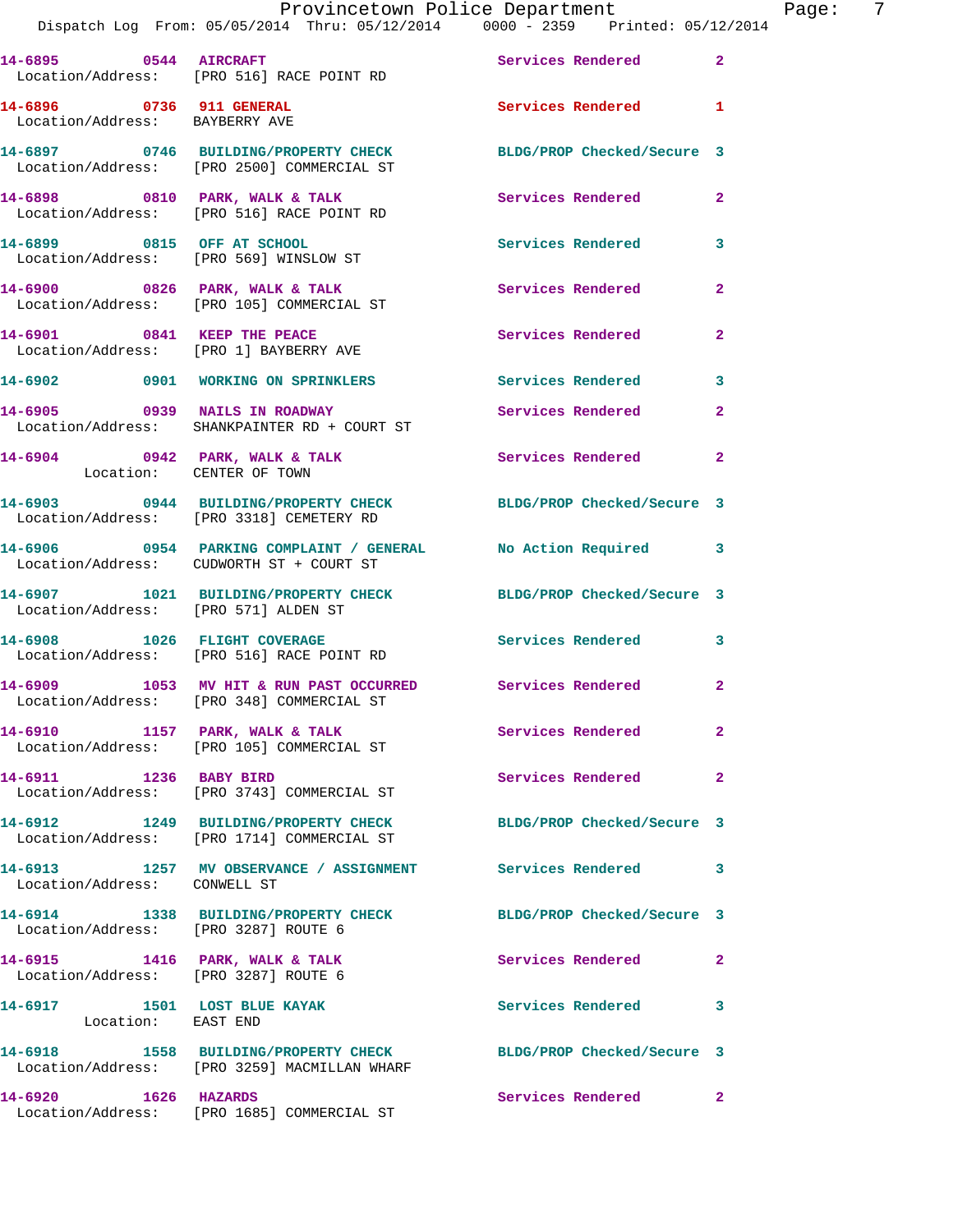| Dispatch Log From: 05/05/2014 Thru: 05/12/2014 0000 - 2359 Printed: 05/12/2014<br>14-6919 1628 PARK, WALK & TALK 3 Services Rendered 2<br>Location/Address: [PRO 175] COMMERCIAL ST<br>14-6921 1709 ASSIST AGENCY / MUTUAL AID Services Rendered 3<br>Location/Address: [PRO 2499] RACE POINT RD<br>14-6922 1716 MEDICAL EMERGENCY/LIFT ASSIST Services Rendered<br>$\mathbf{1}$<br>Location/Address: [PRO 2026] BRADFORD ST<br>14-6923 1753 MV OBSERVANCE / ASSIGNMENT Services Rendered 3<br>Location/Address: BRADFORD ST + HOWLAND ST<br>14-6924 1814 MV STOP<br><b>VERBAL WARNING</b><br>$\mathbf{3}$<br>Location/Address: COMMERCIAL ST<br>14-6925 1847 BUILDING/PROPERTY CHECK BLDG/PROP Checked/Secure 3<br>Location/Address: [PRO 385] COMMERCIAL ST | Page: 8      |  |
|---------------------------------------------------------------------------------------------------------------------------------------------------------------------------------------------------------------------------------------------------------------------------------------------------------------------------------------------------------------------------------------------------------------------------------------------------------------------------------------------------------------------------------------------------------------------------------------------------------------------------------------------------------------------------------------------------------------------------------------------------------------|--------------|--|
|                                                                                                                                                                                                                                                                                                                                                                                                                                                                                                                                                                                                                                                                                                                                                               |              |  |
|                                                                                                                                                                                                                                                                                                                                                                                                                                                                                                                                                                                                                                                                                                                                                               |              |  |
|                                                                                                                                                                                                                                                                                                                                                                                                                                                                                                                                                                                                                                                                                                                                                               |              |  |
|                                                                                                                                                                                                                                                                                                                                                                                                                                                                                                                                                                                                                                                                                                                                                               |              |  |
|                                                                                                                                                                                                                                                                                                                                                                                                                                                                                                                                                                                                                                                                                                                                                               |              |  |
|                                                                                                                                                                                                                                                                                                                                                                                                                                                                                                                                                                                                                                                                                                                                                               |              |  |
| 14-6926 1928 COMPLAINT<br>Services Rendered 3<br>Location/Address: [PRO 542] SHANK PAINTER RD                                                                                                                                                                                                                                                                                                                                                                                                                                                                                                                                                                                                                                                                 |              |  |
| 14-6927 1959 BUILDING/PROPERTY CHECK BLDG/PROP Checked/Secure 3<br>Location/Address: [PRO 182] COMMERCIAL ST                                                                                                                                                                                                                                                                                                                                                                                                                                                                                                                                                                                                                                                  |              |  |
| 14-6928 2023 BUILDING/PROPERTY CHECK<br>BLDG/PROP Checked/Secure 3<br>Location/Address: [PRO 1638] COMMERCIAL ST                                                                                                                                                                                                                                                                                                                                                                                                                                                                                                                                                                                                                                              |              |  |
| 14-6929 2212 BUILDING/PROPERTY CHECK BLDG/PROP Checked/Secure 3<br>Location/Address: [PRO 306] COMMERCIAL ST                                                                                                                                                                                                                                                                                                                                                                                                                                                                                                                                                                                                                                                  |              |  |
| 14-6930 2212 BUILDING/PROPERTY CHECK BLDG/PROP Checked/Secure 3<br>Location/Address: [PRO 2481] TREMONT ST                                                                                                                                                                                                                                                                                                                                                                                                                                                                                                                                                                                                                                                    |              |  |
| 14-6931 2227 MV STOP<br>VERBAL WARNING 3<br>Location/Address: [PRO 2479] ROUTE 6                                                                                                                                                                                                                                                                                                                                                                                                                                                                                                                                                                                                                                                                              |              |  |
| 14-6932 2313 PARK, WALK & TALK 2 Services Rendered 2<br>Location/Address: COMMERCIAL ST                                                                                                                                                                                                                                                                                                                                                                                                                                                                                                                                                                                                                                                                       |              |  |
| 14-6933 2349 BUILDING/PROPERTY CHECK BLDG/PROP Checked/Secure 3<br>Location/Address: [PRO 2206] COMMERCIAL ST                                                                                                                                                                                                                                                                                                                                                                                                                                                                                                                                                                                                                                                 |              |  |
| For Date: $05/08/2014$ - Thursday                                                                                                                                                                                                                                                                                                                                                                                                                                                                                                                                                                                                                                                                                                                             |              |  |
| 14-6934 0003 DISTURBANCE<br>SPOKEN TO<br>1.<br>Location/Address: [PRO 3443] COMMERCIAL ST                                                                                                                                                                                                                                                                                                                                                                                                                                                                                                                                                                                                                                                                     | $\mathbf{2}$ |  |
| 14-6935 0039 LOBBY TRAFFIC<br>2 <sup>1</sup><br>Services Rendered<br>Location/Address: [PRO 542] SHANK PAINTER RD                                                                                                                                                                                                                                                                                                                                                                                                                                                                                                                                                                                                                                             | 24           |  |
| Services Rendered<br>3<br>Location/Address: [PRO 2500] COMMERCIAL ST                                                                                                                                                                                                                                                                                                                                                                                                                                                                                                                                                                                                                                                                                          |              |  |
| 14-6937 0233 BUILDING/PROPERTY CHECK<br>BLDG/PROP Checked/Secure 3<br>Location/Address: [PRO 519] RACE POINT RD                                                                                                                                                                                                                                                                                                                                                                                                                                                                                                                                                                                                                                               |              |  |

Location/Address: [PRO 545] SHANK PAINTER RD

Location/Address: [PRO 516] RACE POINT RD

**14-6940 0615 TTY TEST CALL Services Rendered 1**  Location/Address: [PRO 542] SHANK PAINTER RD

Location/Address: [PRO 2500] COMMERCIAL ST

Location/Address: [PRO 442] HARRY KEMP WAY

**14-6938 0546 BUILDING/PROPERTY CHECK BLDG/PROP Checked/Secure 3 14-6939 0551 AIRPORT COVERAGE Services Rendered 2 14-6941 0652 ANIMAL CALL Services Rendered 2 6**  14-6942 0700 FOLLOW UP **No Action Required** 2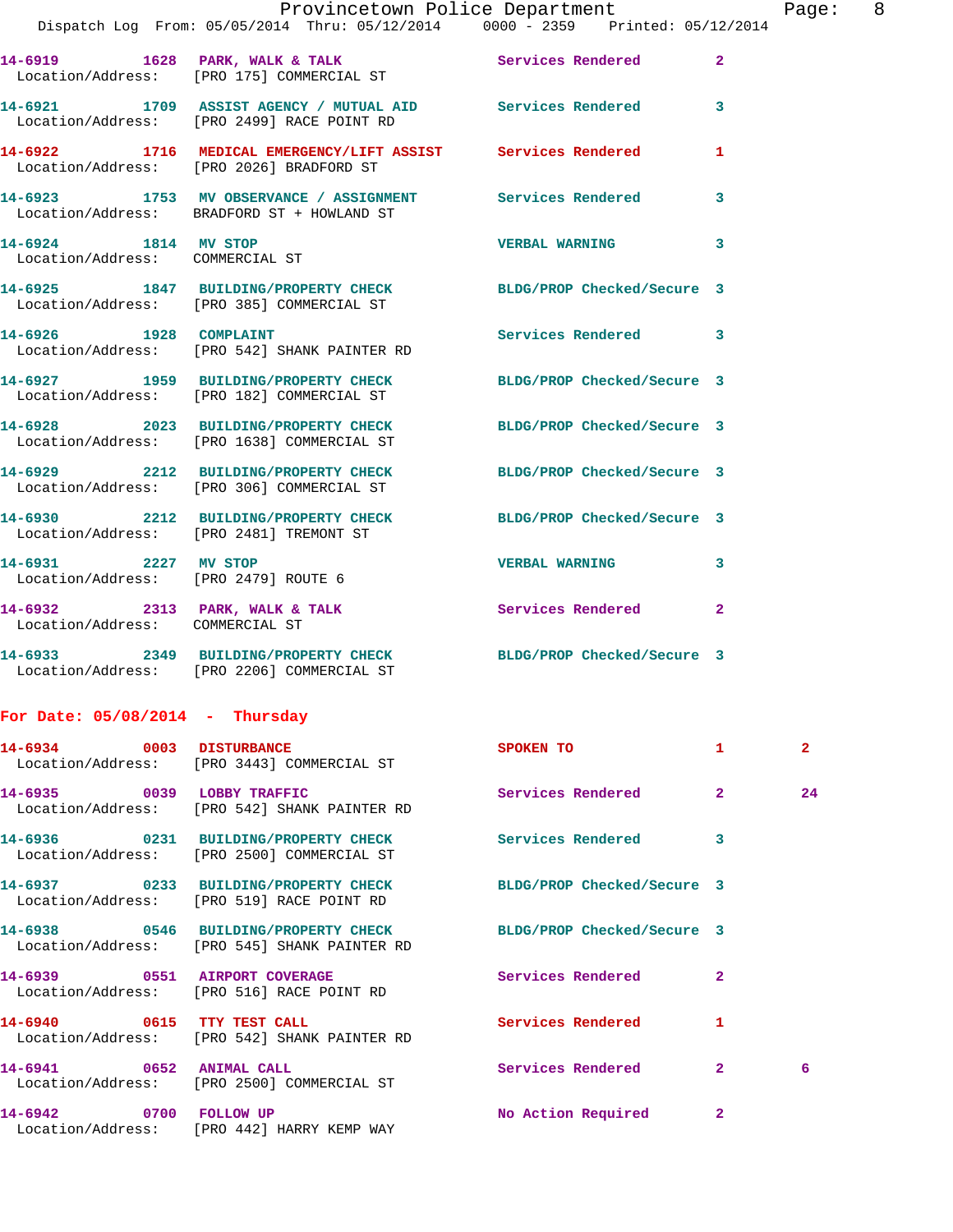| Location/Address: [PRO 3287] ROUTE 6                             | 14-6943 0719 BUILDING/PROPERTY CHECK BLDG/PROP Checked/Secure 3                                                |                            |                            |
|------------------------------------------------------------------|----------------------------------------------------------------------------------------------------------------|----------------------------|----------------------------|
| Location/Address: ROUTE 6                                        | 14-6944 0722 MV OBSERVANCE / ASSIGNMENT No Action Required 3                                                   |                            |                            |
| 14-6945 0755 MV STOP<br>Location/Address: ROUTE 6                |                                                                                                                | <b>VERBAL WARNING</b>      | $\overline{\phantom{a}}$ 3 |
| Location/Address: [PRO 571] ALDEN ST                             | 14-6946 0804 BUILDING/PROPERTY CHECK BLDG/PROP Checked/Secure 3                                                |                            |                            |
| Location/Address: COMMERCIAL ST                                  | $14-6947$ 0808 PARK, WALK & TALK                                                                               | No Action Required         | $\mathbf{2}$               |
| 14-6948 0810 AT SCHOOL<br>Location/Address: [PRO 569] WINSLOW ST |                                                                                                                | No Action Required         | 3                          |
| 14-6949 0811 VANDALISM                                           | Location/Address: [PRO 3670] SHANK PAINTER RD                                                                  | SPOKEN TO                  | 3                          |
| 14-6950 0828 FOLLOW UP                                           | Location/Address: [PRO 488] MAYFLOWER AVE                                                                      | No Action Required         | $\mathbf{2}$               |
| 14-6951 0831 ALARM - FIRE                                        | Location/Address: [PRO 253] COMMERCIAL ST                                                                      | <b>Services Rendered</b>   | 1                          |
| 14-6952 0846 FOLLOW UP                                           | Location/Address: [PRO 1916] COURT ST                                                                          | SPOKEN TO                  | $\overline{2}$             |
|                                                                  | 14-6953 0859 KEEP THE PEACE<br>Location/Address: [PRO 2496] BAYBERRY AVE                                       | Services Rendered          | $\mathbf{2}$               |
|                                                                  | 14-6954 0903 MV OBSERVANCE / ASSIGNMENT No Action Required<br>Location/Address: [PRO 536] SHANK PAINTER RD     |                            | 3                          |
| 14-6955 0907 COMPLAINT<br>Location/Address: ROUTE 6 + SNAIL RD   |                                                                                                                | SPOKEN TO                  | 3                          |
| 14-6956 0926 COMPLAINT<br>Location/Address: ROUTE 6              |                                                                                                                | No Action Required 3       |                            |
| Location/Address: [PRO 571] ALDEN ST                             | 14-6957 0938 BUILDING/PROPERTY CHECK BLDG/PROP Checked/Secure 3                                                |                            |                            |
|                                                                  | 14-6958 0951 TRAFFIC CONTROL<br>Location/Address: BROWNE ST + SHANK PAINTER RD                                 | Services Rendered          | 3                          |
|                                                                  | 14-6959 1016 MV OBSERVANCE / ASSIGNMENT No Action Required 3<br>Location/Address: WASHINGTON AVE + BRADFORD ST |                            |                            |
|                                                                  | 14-6960 1022 SERVE RESTRAINING ORDER<br>Location/Address: [PRO 1584] MONTELLO ST                               | No Action Required         | $\mathbf{2}$               |
|                                                                  | 14-6961 1029 PARKING COMPLAINT / GENERAL SPOKEN TO<br>Location/Address: [PRO 249] COMMERCIAL ST                |                            | 3                          |
| 14-6962 1032 911 GENERAL                                         | Location/Address: [PRO 63] BRADFORD ST EXT                                                                     | Services Rendered          | 1                          |
|                                                                  | 14-6963 1050 BUILDING/PROPERTY CHECK<br>Location/Address: [PRO 447] JEROME SMITH RD                            | BLDG/PROP Checked/Secure 3 |                            |
|                                                                  | 14-6964 1059 BUILDING/PROPERTY CHECK<br>Location/Address: [PRO 3317] CEMETERY RD                               | BLDG/PROP Checked/Secure 3 |                            |
| 14-6965 1105 MEDICAL EMERGENCY<br>Location/Address: HOWLAND ST   |                                                                                                                | <b>PATIENT REFUSAL</b>     | 1                          |
| 14-6966                                                          | 1122 ASSIST CITIZEN                                                                                            | Services Rendered 3        |                            |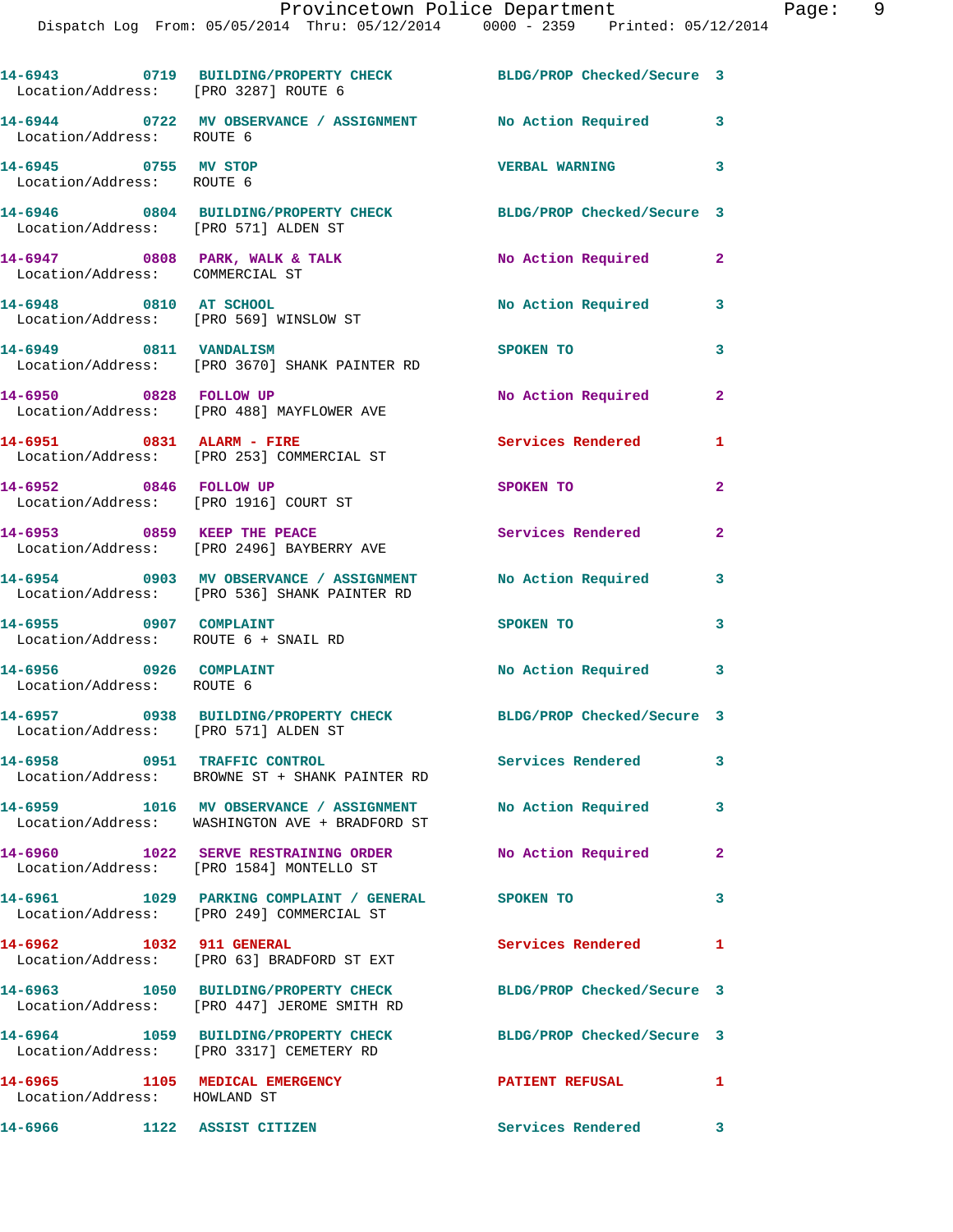|                                                             | Dispatch Log From: 05/05/2014 Thru: 05/12/2014 0000 - 2359 Printed: 05/12/2014                              | Provincetown Police Department |              | Page: 10 |  |
|-------------------------------------------------------------|-------------------------------------------------------------------------------------------------------------|--------------------------------|--------------|----------|--|
|                                                             | Location/Address: [PRO 1674] BRADFORD ST                                                                    |                                |              |          |  |
|                                                             | 14-6967 1134 MV OBSERVANCE / ASSIGNMENT No Action Required 3<br>Location/Address: [PRO 2818] CONWELL ST     |                                |              |          |  |
| Location/Address: WINSLOW ST                                | 14-6968 1145 PARKING COMPLAINT / GENERAL SPOKEN TO                                                          |                                | 3            |          |  |
|                                                             | 14-6969 1159 COMPLAINT - STREET PERFORMERS SPOKEN TO<br>Location/Address: [PRO 105] COMMERCIAL ST           |                                | 3            |          |  |
| Location/Address: [PRO 16] BRADFORD ST                      | 14-6970 1201 BUILDING/PROPERTY CHECK No Action Required                                                     |                                | 3            |          |  |
|                                                             | 14-6971 1225 ASSIST AGENCY / ICE<br>Location/Address: RYDER ST + BRADFORD ST                                | Taken/Referred to Other 3      |              |          |  |
|                                                             | 14-6972 1229 TRAFFIC CONTROL<br>Location/Address: [PRO 1284] BRADFORD ST                                    | <b>No Action Required</b>      | 3            |          |  |
|                                                             | 14-6973 1233 MEDICAL EMERGENCY<br>Location/Address: [PRO 2490] PROVINCELANDS RD                             | No Action Required 1           |              |          |  |
|                                                             | 14-6974 1245 MV OBSERVANCE / ASSIGNMENT No Action Required 3<br>Location/Address: [PRO 1284] BRADFORD ST    |                                |              |          |  |
|                                                             | 14-6975 1257 SERVE RESTRAINING ORDER Could Not Locate<br>Location/Address: [PRO 1584] MONTELLO ST           |                                | $\mathbf{2}$ |          |  |
|                                                             | 14-6976 1304 ASSIST CITIZEN<br>Location/Address: FRANKLIN ST + BRADFORD ST                                  | Services Rendered 3            |              |          |  |
|                                                             | 14-6977 1306 PARK, WALK & TALK<br>Location/Address: RYDER ST + COMMERCIAL ST                                | No Action Required             | $\mathbf{2}$ |          |  |
|                                                             | 14-6978 1311 ASSIST CITIZEN<br>Location/Address: [PRO 542] SHANK PAINTER RD                                 | <b>SPOKEN TO</b>               | 3            |          |  |
|                                                             | 14-6979 1329 MV OBSERVANCE / ASSIGNMENT No Action Required<br>Location/Address: [PRO 1742] CONWELL ST       |                                | 3            |          |  |
|                                                             | 14-6980 1340 BUILDING/PROPERTY CHECK BLDG/PROP Checked/Secure 3<br>Location/Address: [PRO 3318] CEMETERY RD |                                |              |          |  |
|                                                             | 14-6981 1359 MV HIT & RUN<br>Location/Address: ARCH ST + JOHNSON ST                                         | Services Rendered 2            |              |          |  |
| Location/Address: [PRO 2] ALDEN ST                          | 14-6982 1401 BUILDING/PROPERTY CHECK BLDG/PROP Checked/Secure 3                                             |                                |              |          |  |
|                                                             | 14-6983 1440 ASSIST CITIZEN<br>Location/Address: [PRO 444] HIGH POLE HILL                                   | <b>No Action Required</b>      | 3            |          |  |
| 14-6986 1534 TTY TEST CALL                                  | Location/Address: [PRO 542] SHANK PAINTER RD                                                                | Services Rendered              | 1            |          |  |
| Location/Address: CONWELL ST                                | 14-6987 1611 MV OBSERVANCE / ASSIGNMENT Citation/Warning Issued 3                                           |                                |              |          |  |
| 14-6988 1631 MV STOP<br>Location/Address: RACE POINT RD     |                                                                                                             | Citation/Warning Issued 3      |              |          |  |
| 14-6989 1657 ANIMAL CALL                                    | Location/Address: NELSON AVE + RACE POINT RD                                                                | Services Rendered              | 2            |          |  |
| 14-6990 1705 ASSIST CITIZEN<br>Location/Address: HARBOUR DR |                                                                                                             | Services Rendered              | 3            |          |  |
| Location/Address: [PRO 59] BRADFORD ST                      | 14-6991 1755 ASSIST AGENCY / MUTUAL AID Services Rendered                                                   |                                | 3            |          |  |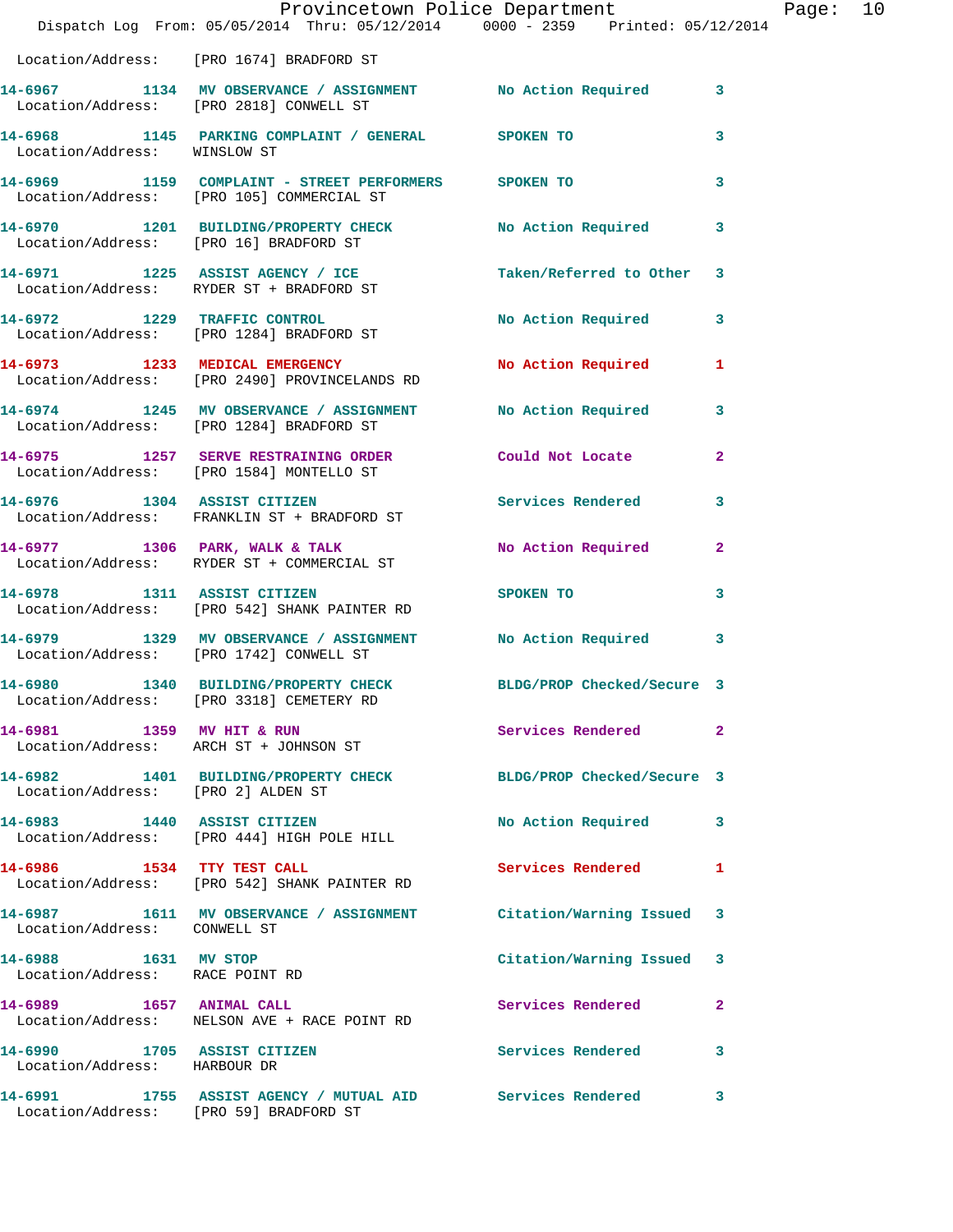|                  |      | Provincetown Police Department                                                 |                            |   |
|------------------|------|--------------------------------------------------------------------------------|----------------------------|---|
|                  |      | Dispatch Log From: 05/05/2014 Thru: 05/12/2014 0000 - 2359 Printed: 05/12/2014 |                            |   |
| 14-6992          | 1829 | FOUND VISA CARD<br>Location/Address: [PRO 542] SHANK PAINTER RD                | Services Rendered          | 3 |
| $14 - 6994$ 2000 |      | <b>ALARM - GENERAL</b><br>Location/Address: [PRO 2227] BRADFORD ST             | <b>False Alarm</b>         | 1 |
| $14 - 6995$ 2023 |      | MV STOP<br>Location/Address: [PRO 2227] BRADFORD ST                            | <b>VERBAL WARNING</b>      | 3 |
| $14 - 6996$      |      | 2030 BUILDING/PROPERTY CHECK<br>Location/Address: [PRO 306] COMMERCIAL ST      | BLDG/PROP Checked/Secure 3 |   |
|                  |      | 14-6997  2057 BUILDING/PROPERTY CHECK<br>Location/Address: [PRO 571] ALDEN ST  | BLDG/PROP Checked/Secure 3 |   |

**14-6998 2126 BUILDING/PROPERTY CHECK BLDG/PROP Checked/Secure 3**  Location/Address: [PRO 519] RACE POINT RD **14-6999 2127 MV STOP VERBAL WARNING 3**  Location/Address: HANCOCK ST + BRADFORD ST **14-7000 2312 BUILDING/PROPERTY CHECK BLDG/PROP Checked/Secure 3**  Location/Address: [PRO 3307] HEATHER'S WAY

**14-7001 2317 MV OBSERVANCE / ASSIGNMENT Services Rendered 3**  Location/Address: [PRO 606] CONWELL ST **14-7002 2333 BUILDING/PROPERTY CHECK BLDG/PROP Checked/Secure 3**  Location/Address: [PRO 530] SHANK PAINTER RD

## **For Date: 05/09/2014 - Friday**

|                                        | 14-7014 0000 LOBBY TRAFFIC<br>Location/Address: [PRO 524] COMMERCIAL ST                                          | Services Rendered 2 2 14  |                         |  |
|----------------------------------------|------------------------------------------------------------------------------------------------------------------|---------------------------|-------------------------|--|
|                                        | 14-7003 0006 BUILDING/PROPERTY CHECK BLDG/PROP Checked/Secure 3<br>Location/Address: [PRO 182] COMMERCIAL ST     |                           |                         |  |
| Location/Address: COMMERCIAL ST        | 14-7004 0009 PARK, WALK & TALK Services Rendered                                                                 |                           | $\overline{2}$          |  |
|                                        | 14-7005 0022 MV OBSERVANCE / ASSIGNMENT Services Rendered 3<br>Location/Address: [PRO 2577] BRADFORD ST          |                           |                         |  |
| Location/Address: [PRO 94] BRADFORD ST | 14-7006 0051 BUILDING/PROPERTY CHECK BLDG/PROP Checked/Secure 3                                                  |                           |                         |  |
|                                        | 14-7007 0119 MV OBSERVANCE / ASSIGNMENT Services Rendered 3<br>Location/Address: [PRO 3231] BRADFORD ST          |                           |                         |  |
|                                        | 14-7008 0147 BUILDING/PROPERTY CHECK BLDG/PROP Checked/Secure 3<br>Location/Address: [PRO 3256] COMMERCIAL ST    |                           |                         |  |
| Location/Address: [PRO 80] CARVER ST   | 14-7009 0203 COMPLAINT/PARTY                                                                                     | Unfounded                 | $\overline{\mathbf{3}}$ |  |
|                                        | 14-7010 0218 BUILDING/PROPERTY CHECK BLDG/PROP Checked/Secure 3<br>Location/Address: [PRO 1778] SHANK PAINTER RD |                           |                         |  |
|                                        | 14-7011 0309 BUILDING/PROPERTY CHECK BLDG/PROP Checked/Secure 3<br>Location/Address: [PRO 379] COMMERCIAL ST     |                           |                         |  |
| Location/Address: [PRO 521] ROUTE 6    | 14-7012 0450 BUILDING/PROPERTY CHECK Services Rendered                                                           |                           | $\overline{\mathbf{3}}$ |  |
| Location/Address: [PRO 2639] COURT ST  | 14-7013 0508 ETOH/TRANSPORT                                                                                      | Transported to Hospital 1 |                         |  |
| Location/Address: ROUTE 6 + SNAIL RD   | 14-7015 0545 MV OBSERVANCE / ASSIGNMENT Services Rendered 3                                                      |                           |                         |  |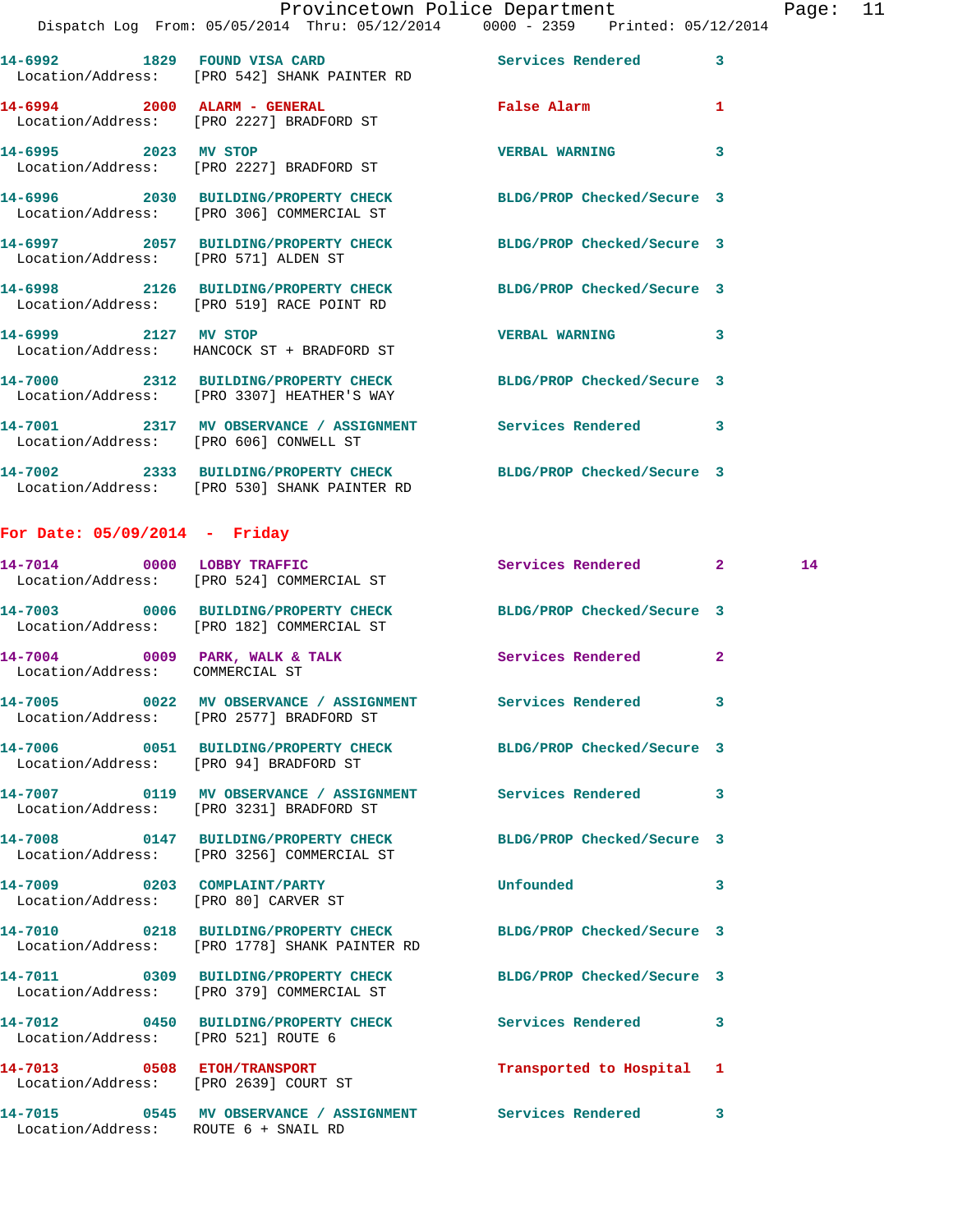|                                                                  | 14-7017 0741 ANIMAL CALL<br>Location/Address: [PRO 1266] NELSON AVE                                               | Services Rendered 2        |              |
|------------------------------------------------------------------|-------------------------------------------------------------------------------------------------------------------|----------------------------|--------------|
| 14-7018 0813 AT SCHOOL<br>Location/Address: [PRO 569] WINSLOW ST |                                                                                                                   | <b>Services Rendered</b>   | 3            |
|                                                                  | 14-7020 0908 TRAFFIC CONTROL COMPLAINT Services Rendered 3<br>Location/Address: COMMERCIAL ST + WEST VINE ST      |                            |              |
|                                                                  | 14-7021 0918 MEDICAL EMERGENCY<br>Location/Address: [PRO 2207] SHANK PAINTER RD                                   | <b>PATIENT REFUSAL</b>     | $\mathbf{1}$ |
|                                                                  | 14-7022 0918 ASSIST AGENCY / PROVIDENCE RI Taken/Referred to Other 3<br>Location: [OT] EAST PROVINCE POLICE DEPT. |                            |              |
| 14-7023 0923 ALARM - WORK                                        | Location/Address: [PRO 1423] PLEASANT ST                                                                          | No Action Required 3       |              |
|                                                                  | 14-7024 0947 RESTRAINING ORDER EXTENSION Taken/Referred to Other 2<br>Location/Address: [PRO 2008] GARFIELD ST    |                            |              |
| 14-7025 1004 MV ACCIDENT<br>Refer To Accident: 14-13-AC          | Location/Address: CEMETERY RD + ALDEN ST                                                                          | Services Rendered 1        |              |
| Location/Address: [PRO 3287] ROUTE 6                             | 14-7026 1057 BUILDING/PROPERTY CHECK BLDG/PROP Checked/Secure 3                                                   |                            |              |
| Location/Address: [PRO 571] ALDEN ST                             | 14-7027 1148 BUILDING/PROPERTY CHECK                                                                              | BLDG/PROP Checked/Secure 3 |              |
|                                                                  | 14-7028 1205 PARK, WALK & TALK<br>Location/Address: [PRO 1638] COMMERCIAL ST                                      | No Action Required 2       |              |
| 14-7029 1254 ALARM - GENERAL                                     | Location/Address: [PRO 1778] SHANK PAINTER RD                                                                     | False Alarm                | 1            |
| Location/Address: [PRO 3222] ALDEN ST                            | 14-7030 1314 MEDICAL EMERGENCY                                                                                    | Transported to Hospital 1  |              |
| 14-7031 1320 ASSIST CITIZEN                                      | Location/Address: [PRO 588] SHANK PAINTER RD                                                                      | <b>No Action Required</b>  | 3            |
| 14-7034 1338 FOLLOW UP                                           | Location/Address: [PRO 3296] SHANK PAINTER RD                                                                     | No Action Required 2       |              |
|                                                                  | 14-7035 1402 PARKING COMPLAINT / GENERAL<br>Location/Address: [PRO 542] SHANK PAINTER RD                          | No Action Required         | 3            |
|                                                                  | 14-7036 1524 DR ORDERED TRANSPORT<br>Location/Address: [PRO 440] HARRY KEMP WAY                                   | Transported to Hospital 1  |              |
| 14-7037 1534 TRAFFIC CONTROL                                     | Location/Address: ALDEN ST + CEMETERY RD                                                                          | Services Rendered 3        |              |
|                                                                  | 14-7038 1602 BUILDING/PROPERTY CHECK<br>Location/Address: [PRO 564] BAYBERRY AVE                                  | BLDG/PROP Checked/Secure 3 |              |
| Location/Address: CONWELL ST                                     | 14-7039 1608 MV OBSERVANCE / ASSIGNMENT Services Rendered 3                                                       |                            |              |
|                                                                  | 14-7040 1647 BUILDING/PROPERTY CHECK<br>Location/Address: [PRO 105] COMMERCIAL ST                                 | BLDG/PROP Checked/Secure 3 |              |
|                                                                  | 14-7041 1715 SERVICE CALL/FINGERPRINTING Services Rendered<br>Location/Address: [PRO 542] SHANK PAINTER RD        |                            | 3            |
|                                                                  | 14-7042 1955 BUILDING/PROPERTY CHECK<br>Location/Address: [PRO 1638] COMMERCIAL ST                                | BLDG/PROP Checked/Secure 3 |              |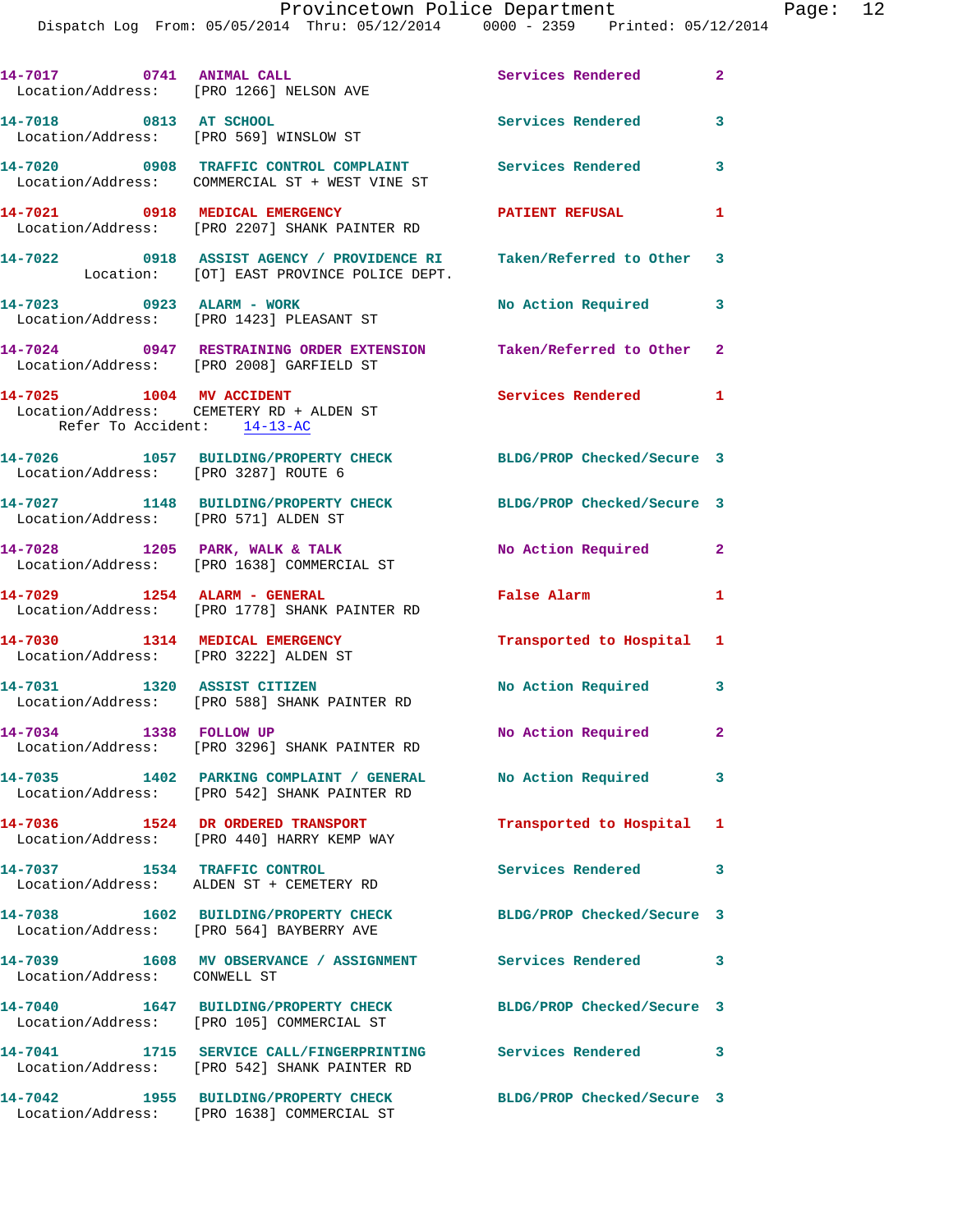Page: 13<br>2014

|                                        | Provincetown Police Department<br>Dispatch Log From: 05/05/2014 Thru: 05/12/2014 0000 - 2359 Printed: 05/12/2014  |                            |              | Page |
|----------------------------------------|-------------------------------------------------------------------------------------------------------------------|----------------------------|--------------|------|
| 14-7043 2039 MV STOP                   | Location/Address: PRINCE ST + BRADFORD ST                                                                         | <b>VERBAL WARNING 3</b>    |              |      |
|                                        | 14-7044 2053 MV ACCIDENT<br>Location/Address: [PRO 731] BRADFORD ST                                               | Services Rendered 1        |              |      |
| Location/Address: [PRO 2] ALDEN ST     | 14-7045 2127 BUILDING/PROPERTY CHECK BLDG/PROP Checked/Secure 3                                                   |                            |              |      |
|                                        | 14-7046 2141 BUILDING/PROPERTY CHECK BLDG/PROP Checked/Secure 3<br>Location/Address: [PRO 3287] ROUTE 6           |                            |              |      |
| Location/Address: [PRO 2479] ROUTE 6   | 14-7047 2144 SERVICE CALL/DIRECTIONS Services Rendered 3                                                          |                            |              |      |
|                                        | 14-7048 2306 BUILDING/PROPERTY CHECK<br>Location/Address: [PRO 3307] HEATHER'S WAY                                | BLDG/PROP Checked/Secure 3 |              |      |
|                                        | 14-7049 2317 BUILDING/PROPERTY CHECK BLDG/PROP Checked/Secure 3<br>Location/Address: [PRO 444] HIGH POLE HILL     |                            |              |      |
|                                        | 14-7050 2345 MV OBSERVANCE / ASSIGNMENT Services Rendered 3<br>Location/Address: [PRO 1771] CONWELL ST            |                            |              |      |
|                                        | 14-7051 2357 MV STOP<br>Location/Address: BRADFORD ST + CONWELL ST                                                | <b>VERBAL WARNING</b>      | 3            |      |
| For Date: $05/10/2014$ - Saturday      |                                                                                                                   |                            |              |      |
|                                        | 14-7052 0005 LOBBY TRAFFIC<br>Location/Address: [PRO 542] SHANK PAINTER RD                                        | Services Rendered 2        |              | 22   |
| Location/Address: COMMERCIAL ST        | 14-7053 0023 PARK, WALK & TALK 3 Services Rendered 2                                                              |                            |              |      |
|                                        | 14-7054 0029 WELLBEING CHECK/TRANSPORT Transported to Hospital 3<br>Location/Address: [PRO 3670] SHANK PAINTER RD |                            |              |      |
| 14-7055 0105 COMPLAINT                 | Location/Address: [PRO 3443] COMMERCIAL ST                                                                        | SPOKEN TO                  | 3            |      |
|                                        | 14-7056 0129 NOISE COMPLAINT<br>Location/Address: [PRO 1562] CONWELL ST                                           | SPOKEN TO                  | 3            |      |
|                                        | 14-7058 0207 MV OBSERVANCE / ASSIGNMENT Services Rendered<br>Location/Address: BRADFORD ST + RYDER ST             |                            | 3            |      |
|                                        | 14-7059 0227 ALARM - GENERAL<br>Location/Address: [PRO 37] BRADFORD ST                                            | False Alarm                | 1            |      |
|                                        | 14-7060 0240 BUILDING/PROPERTY CHECK<br>Location/Address: [PRO 3259] MACMILLAN WHARF                              | BLDG/PROP Checked/Secure 3 |              |      |
|                                        | 14-7061 0321 BUILDING/PROPERTY CHECK<br>Location/Address: [PRO 379] COMMERCIAL ST                                 | BLDG/PROP Checked/Secure 3 |              |      |
| Location/Address: [PRO 94] BRADFORD ST | 14-7062 0354 BUILDING/PROPERTY CHECK                                                                              | BLDG/PROP Checked/Secure 3 |              |      |
|                                        | 14-7063 0504 BUILDING/PROPERTY CHECK BLDG/PROP Checked/Secure 3<br>Location/Address: [PRO 545] SHANK PAINTER RD   |                            |              |      |
|                                        | 14-7064 0505 BUILDING/PROPERTY CHECK Services Rendered<br>Location/Address: [PRO 564] BAYBERRY AVE                |                            | 3            |      |
|                                        | 14-7065 0609 AIRCRAFT-FLIGHT COVERAGE Services Rendered<br>Location/Address: [PRO 516] RACE POINT RD              |                            | $\mathbf{2}$ |      |

**14-7066 0746 BUILDING/PROPERTY CHECK Services Rendered 3**  Location/Address: [PRO 521] ROUTE 6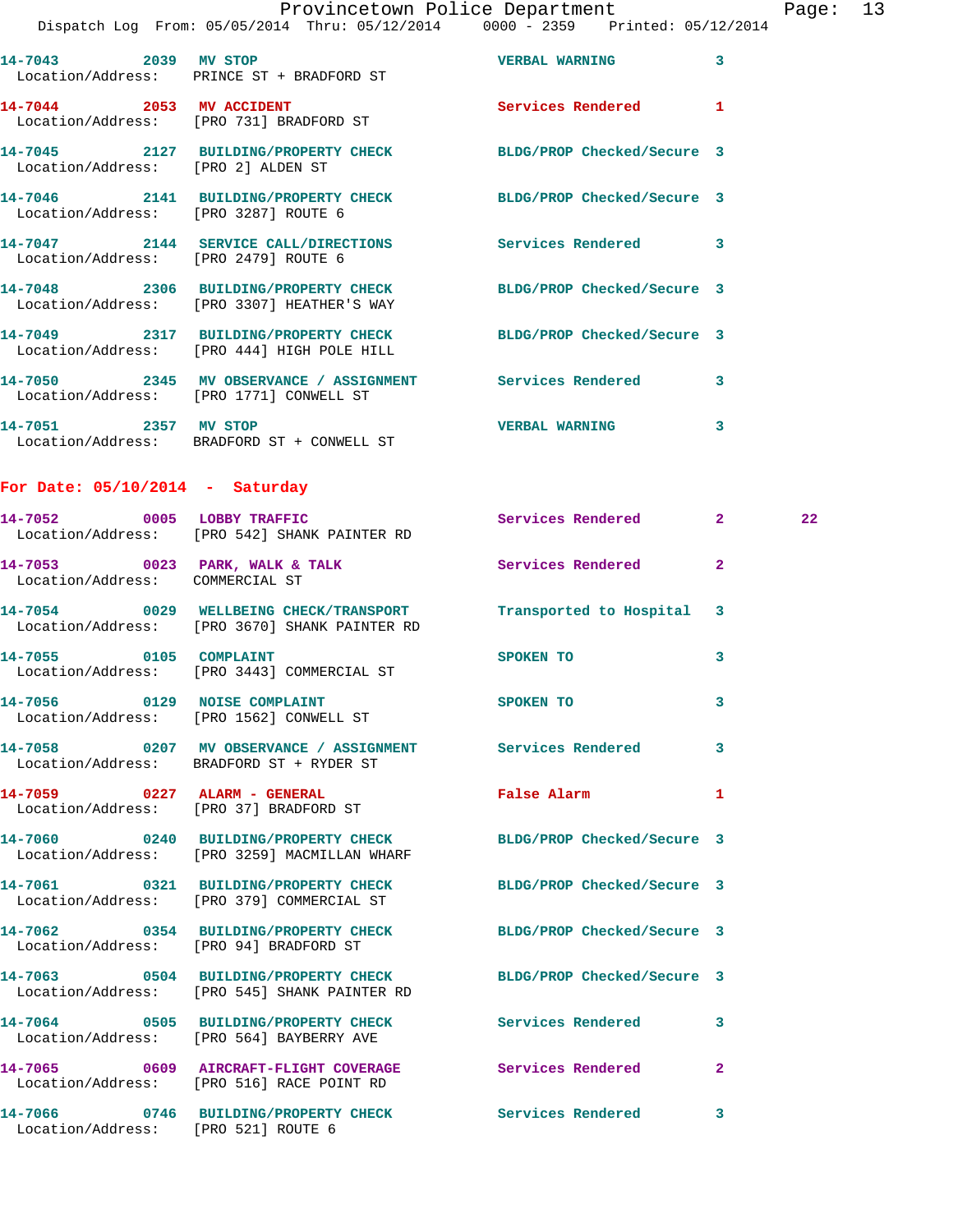Dispatch Log From: 05/05/2014 Thru: 05/12/2014 0000 - 2359 Printed: 05/12/2014

|                                                                   | 14-7067 0831 CHECK DOLPHIN<br>Location/Address: [PRO 2500] COMMERCIAL ST                                    | <b>Services Rendered</b> 2 |              |
|-------------------------------------------------------------------|-------------------------------------------------------------------------------------------------------------|----------------------------|--------------|
| 14-7068 0900 ROAD RACE                                            | Location/Address: [PRO 542] SHANK PAINTER RD                                                                | Services Rendered          | $\mathbf{2}$ |
| Location/Address: [PRO 3287] ROUTE 6                              | 14-7069 0900 BUILDING/PROPERTY CHECK                                                                        | BLDG/PROP Checked/Secure 3 |              |
|                                                                   | 14-7071 0903 PET PANTRY<br>Location/Address: [PRO 285] COMMERCIAL ST                                        | Services Rendered 2        |              |
|                                                                   | 14-7072 0926 BUILDING/PROPERTY CHECK<br>Location/Address: [PRO 447] JEROME SMITH RD                         | BLDG/PROP Checked/Secure 3 |              |
| Location/Address: [PRO 571] ALDEN ST                              | 14-7073 0935 BUILDING/PROPERTY CHECK                                                                        | BLDG/PROP Checked/Secure 3 |              |
|                                                                   | 14-7074 0952 PARKING COMPLAINT / GENERAL Services Rendered<br>Location/Address: WINTHROP ST + COMMERCIAL ST |                            | 3            |
|                                                                   | 14-7075 1012 PARK, WALK & TALK<br>Location/Address: [PRO 537] SHANK PAINTER RD                              | Services Rendered          | $\mathbf{2}$ |
| 14-7076 1026 SERVICE CALL<br>Location/Address: [PRO 2479] ROUTE 6 |                                                                                                             | <b>Services Rendered</b>   | 3            |
|                                                                   | 14-7077 1106 MV OBSERVANCE / ASSIGNMENT Services Rendered 3<br>Location/Address: [PRO 1742] CONWELL ST      |                            |              |
|                                                                   | 14-7078 1120 BUILDING/PROPERTY CHECK<br>Location/Address: [PRO 3317] CEMETERY RD                            | BLDG/PROP Checked/Secure 3 |              |
|                                                                   | 14-7079 1121 BUILDING/PROPERTY CHECK<br>Location/Address: [PRO 3318] CEMETERY RD                            | BLDG/PROP Checked/Secure 3 |              |
| 14-7080 1124 BACK PAIN<br>Location/Address: HOWLAND ST            |                                                                                                             | Transported to Hospital 1  |              |
| Location/Address: [PRO 521] ROUTE 6                               | 14-7082 1250 MV OBSERVANCE / ASSIGNMENT Services Rendered 3                                                 |                            |              |
|                                                                   | 14-7083 1303 SERVICE CALL<br>Location/Address: [PRO 542] SHANK PAINTER RD                                   | Services Rendered 3        |              |
| Location/Address: ROUTE 6 + SNAIL RD                              | 14-7084 1318 MV OBSERVANCE / ASSIGNMENT SPOKEN TO                                                           |                            | 3            |
| 14-7085 1332 LOST DOG<br>Location/Address: COMMERCIAL ST          |                                                                                                             | SPOKEN TO                  | $\mathbf{2}$ |
| 14-7086 1337 VANDALISM                                            | Location/Address: [PRO 1992] COMMERCIAL ST                                                                  | Investigated               | 3            |
| Location/Address: [PRO 957] HOWLAND ST                            | 14-7087 1418 PARKING COMPLAINT / GENERAL Services Rendered                                                  |                            | 3            |
| Location/Address: [PRO 2539] RYDER ST                             | 14-7088 1544 COMPLAINT-STOLEN BAG                                                                           | No Action Required 3       |              |
| 14-7089    1616    MV    ACCIDENT                                 | Location/Address: [PRO 75] CAPTAIN BERTIES WAY                                                              | Services Rendered          | 1            |
|                                                                   | 14-7090 1626 TRANSPORT TO HOSPITAL<br>Location/Address: [PRO 444] HIGH POLE HILL                            | Transported to Hospital 1  |              |
| 14-7092 1700 CO ALARM                                             | Location/Address: [PRO 1858] BRADFORD ST                                                                    | Services Rendered 1        |              |
|                                                                   | 14-7093 1820 ASSIST AGENCY / B.S.O.                                                                         | No Action Required 3       |              |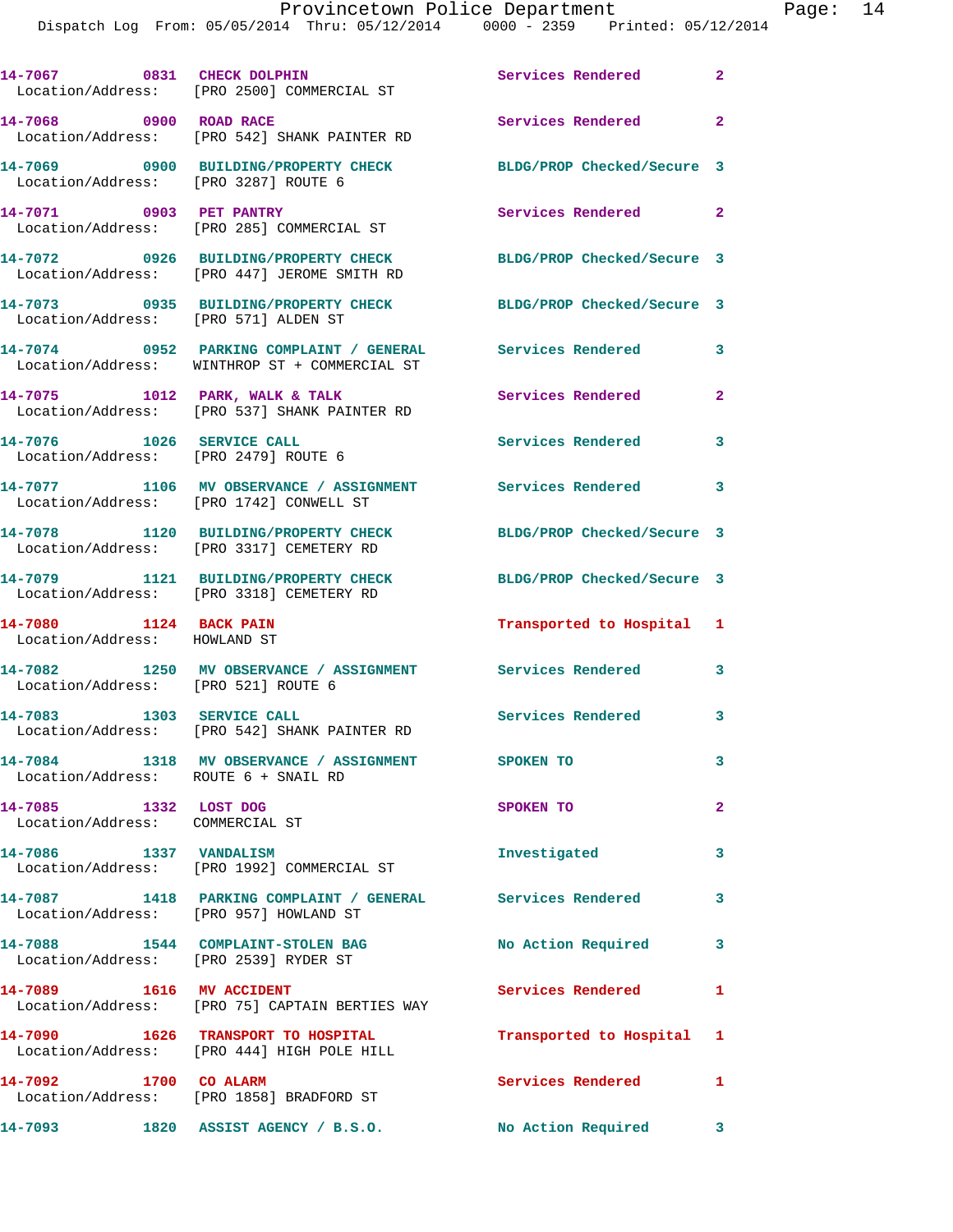|                                                                 | Dispatch Log From: 05/05/2014 Thru: 05/12/2014 0000 - 2359 Printed: 05/12/2014                                  | Provincetown Police Department Page: 15 |              |  |
|-----------------------------------------------------------------|-----------------------------------------------------------------------------------------------------------------|-----------------------------------------|--------------|--|
|                                                                 | Location/Address: [PRO 542] SHANK PAINTER RD                                                                    |                                         |              |  |
|                                                                 | 14-7094 1835 MEDICAL EMERGENCY Services Rendered 1<br>Location/Address: [PRO 1892] SHANK PAINTER RD             |                                         |              |  |
|                                                                 | 14-7095 1841 ASSIST CITIZEN<br>Location/Address: [PRO 542] SHANK PAINTER RD                                     | Investigated                            | 3            |  |
| Location/Address: WINSLOW ST                                    | 14-7097 1852 PARKING COMPLAINT / GENERAL SPOKEN TO                                                              |                                         | 3            |  |
| Location/Address: [PRO 2] ALDEN ST                              | 14-7096 1856 BUILDING/PROPERTY CHECK BLDG/PROP Checked/Secure 3                                                 |                                         |              |  |
|                                                                 | 14-7098 2004 ASSIST CITIZEN No Action Required 3<br>Location/Address: [PRO 542] SHANK PAINTER RD                |                                         |              |  |
|                                                                 | 14-7100 2034 ASSIST OTHER AGENCY/FRAUD SPOKEN TO<br>Location/Address: [PRO 2558] BRADFORD ST                    |                                         | $\mathbf{2}$ |  |
| Location: CENTER ROAM                                           | 14-7101 2108 PARK, WALK & TALK NO Action Required                                                               |                                         | $\mathbf{2}$ |  |
| 14-7102 2126 MV STOP<br>Location/Address: ROUTE 6               |                                                                                                                 | <b>VERBAL WARNING</b>                   | 3            |  |
| Location: [PRO 3672] TOWN LINE                                  | 14-7103 2131 MV OBSERVANCE / ASSIGNMENT No Action Required 3                                                    |                                         |              |  |
| 14-7104 2137 MV STOP<br>Location/Address: ROUTE 6               |                                                                                                                 | <b>VERBAL WARNING 3</b>                 |              |  |
| 14-7105 2147 MV STOP<br>Location/Address: ROUTE 6               |                                                                                                                 | <b>VERBAL WARNING</b>                   | 3            |  |
|                                                                 | 14-7106 2152 BUILDING/PROPERTY CHECK BLDG/PROP Checked/Secure 3<br>Location/Address: [PRO 306] COMMERCIAL ST    |                                         |              |  |
| Location/Address: BAYBERRY AVE                                  | 14-7107 2219 ASSIST CITIZEN                                                                                     | SPOKEN TO                               | 3            |  |
| 2227 COMPLAINT<br>14-7108                                       | Location/Address: ROUTE 6 + SNAIL RD<br>Refer To Arrest: 14-50-AR                                               | Arrest(s) Made                          | 3            |  |
|                                                                 | 14-7109 2342 BUILDING/PROPERTY CHECK BLDG/PROP Checked/Secure 3<br>Location/Address: [PRO 530] SHANK PAINTER RD |                                         |              |  |
|                                                                 | 14-7111 2349 BUILDING/PROPERTY CHECK<br>Location/Address: [PRO 3307] HEATHER'S WAY                              | BLDG/PROP Checked/Secure 3              |              |  |
| For Date: $05/11/2014$ - Sunday                                 |                                                                                                                 |                                         |              |  |
|                                                                 | 14-7113 0031 FOLLOW UP<br>Location/Address: [PRO 3443] COMMERCIAL ST                                            | <b>GONE ON ARRIVAL</b>                  | 2            |  |
| Location/Address: [PRO 94] BRADFORD ST                          | 14-7114 0046 MV OBSERVANCE / ASSIGNMENT Services Rendered                                                       |                                         | 3            |  |
| 14-7115 0106 NOISE COMPLAINT<br>Location/Address: GOSNOLD ST    |                                                                                                                 | Services Rendered 3                     |              |  |
| 14-7116 0108 MV STOP<br>Location/Address: [PRO 2479] ROUTE 6    |                                                                                                                 | <b>VERBAL WARNING</b>                   | 3            |  |
|                                                                 | 14-7117 0127 PARK, WALK & TALK<br>Location/Address: GOSNOLD ST + COMMERCIAL ST                                  | Services Rendered                       | $\mathbf{2}$ |  |
| 14-7118 0141 NOISE COMPLAINT<br>Location/Address: COMMERCIAL ST |                                                                                                                 | Services Rendered                       | 3            |  |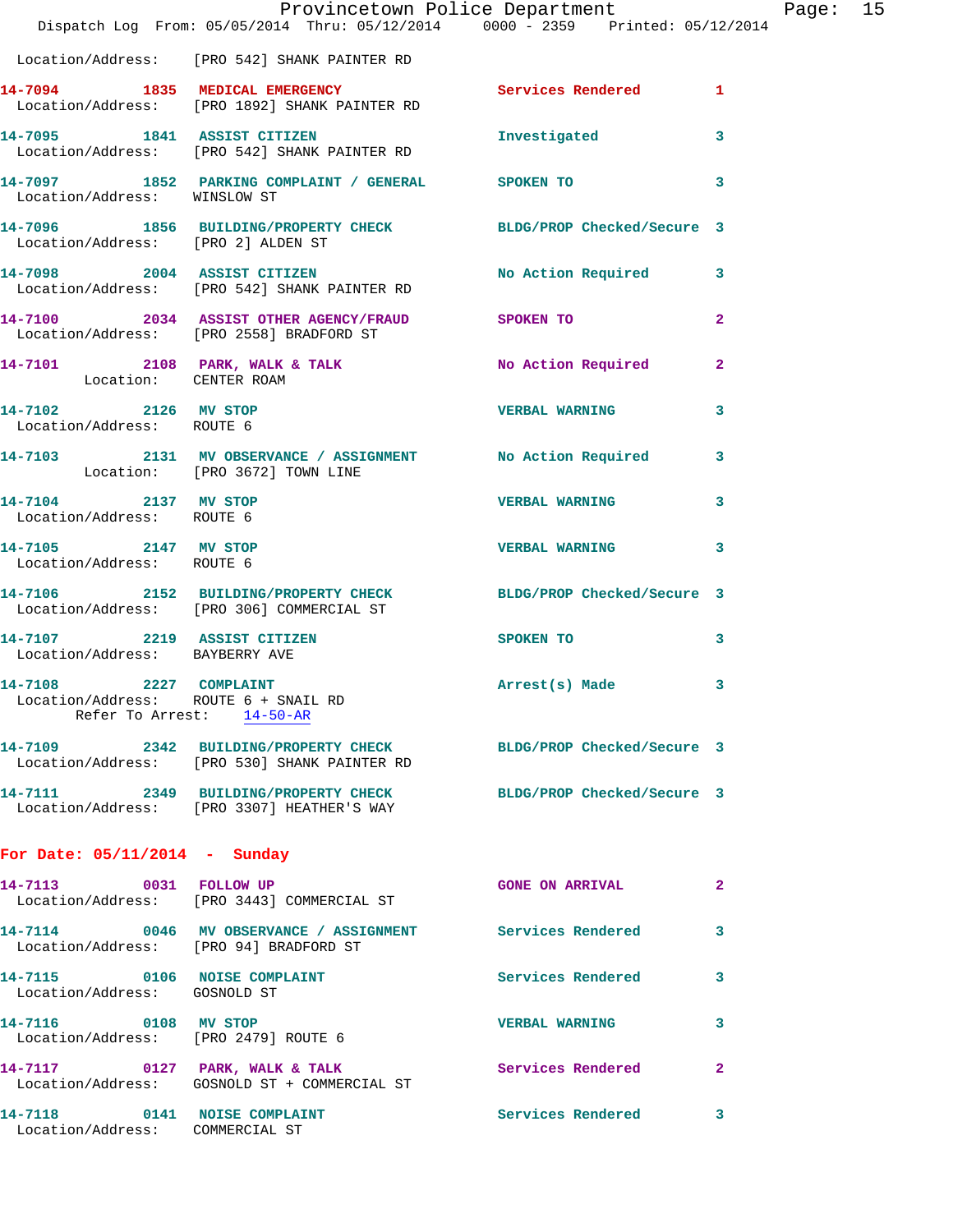|                                                                 | 14-7120 0201 BUILDING/PROPERTY CHECK BLDG/PROP Checked/Secure 3<br>Location/Address: [PRO 3259] MACMILLAN WHARF |                           |                                  |  |
|-----------------------------------------------------------------|-----------------------------------------------------------------------------------------------------------------|---------------------------|----------------------------------|--|
|                                                                 | 14-7119 0202 LOBBY TRAFFIC<br>Location/Address: [PRO 542] SHANK PAINTER RD                                      | <b>Services Rendered</b>  | 2 <sup>1</sup><br>$\overline{4}$ |  |
| Refer To Arrest: 14-52-AR                                       | 14-7121 0205 TRESPASS<br>Location/Address: [PRO 638] COMMERCIAL ST                                              | Arrest(s) Made            | $\overline{a}$                   |  |
| Location/Address: [PRO 94] BRADFORD ST                          | 14-7122 0520 BUILDING/PROPERTY CHECK BLDG/PROP Checked/Secure 3                                                 |                           |                                  |  |
| Location/Address: [PRO 521] ROUTE 6                             | 14-7123 0725 BUILDING/PROPERTY CHECK Services Rendered                                                          |                           | 3                                |  |
|                                                                 | 14-7124 0813 BUILDING/PROPERTY CHECK<br>Location/Address: [PRO 433] RYDER ST EXT                                | Services Rendered         | 3                                |  |
|                                                                 | 14-7125 0825 ASSIST CITIZEN<br>Location/Address: [PRO 542] SHANK PAINTER RD                                     | SPOKEN TO                 | 3                                |  |
| Location/Address: [PRO 413] CONWELL ST                          |                                                                                                                 |                           | 3                                |  |
| 14-7127 0935 COMPLAINT<br>Location/Address: ROUTE 6             |                                                                                                                 | No Action Required        | 3                                |  |
| Location/Address: SHANK PAINTER RD                              | 14-7128 0949 PARKING COMPLAINT / GENERAL Vehicle Towed                                                          |                           | 3                                |  |
|                                                                 | 14-7129 1059 ASSIST CITIZEN<br>Location/Address: [PRO 542] SHANK PAINTER RD                                     | Services Rendered         | 3                                |  |
| 14-7130 1111 FRAUD COMPLAINT<br>Location/Address: COMMERCIAL ST |                                                                                                                 | SPOKEN TO                 | $\overline{2}$                   |  |
| 14-7131 1125 TRAFFIC CONTROL<br>Location/Address: COMMERCIAL ST |                                                                                                                 | Services Rendered         | 3                                |  |
|                                                                 | 14-7132 1130 ANIMAL COMPLAINT<br>Location/Address: [PRO 1221] PROVINCELANDS RD                                  | No Action Required        | $\mathbf{2}$                     |  |
|                                                                 | 14-7133 1158 PARKING COMPLAINT / GENERAL Services Rendered<br>Location/Address: PROVINCELANDS RD                |                           | 3                                |  |
|                                                                 | 14-7134 1216 MEDICAL EMERGENCY<br>Location/Address: [PRO 542] SHANK PAINTER RD                                  | Transported to Hospital 1 |                                  |  |
| 14-7135 1231 911 GENERAL<br>Location/Address: BAYBERRY AVE      |                                                                                                                 | SPOKEN TO                 | 1                                |  |
| Location/Address: COMMERCIAL ST                                 | 14-7136 1234 COMPLAINT-PHONE SCAM                                                                               | No Action Required        | 3                                |  |
|                                                                 | 14-7139 1238 ANIMAL CALL<br>Location/Address: [PRO 3053] WEST VINE ST                                           | Services Rendered         | $\overline{a}$                   |  |
| 14-7138 1245 COMPLAINT                                          | Location/Address: [PRO 2785] YOUNGS CT                                                                          | Services Rendered         | 3                                |  |
|                                                                 | 14-7140 1318 MEDICAL EMERGENCY<br>Location/Address: [PRO 542] SHANK PAINTER RD                                  | <b>PATIENT REFUSAL</b>    | 1                                |  |
|                                                                 | 14-7141 1324 MEDICAL EMERGENCY<br>Location/Address: [PRO 3099] SHANK PAINTER RD                                 | Transported to Hospital   | 1                                |  |
| 14-7143 1355 MISSING PERSON                                     | Location/Address: [PRO 3222] ALDEN ST                                                                           | Could Not Locate          | 1                                |  |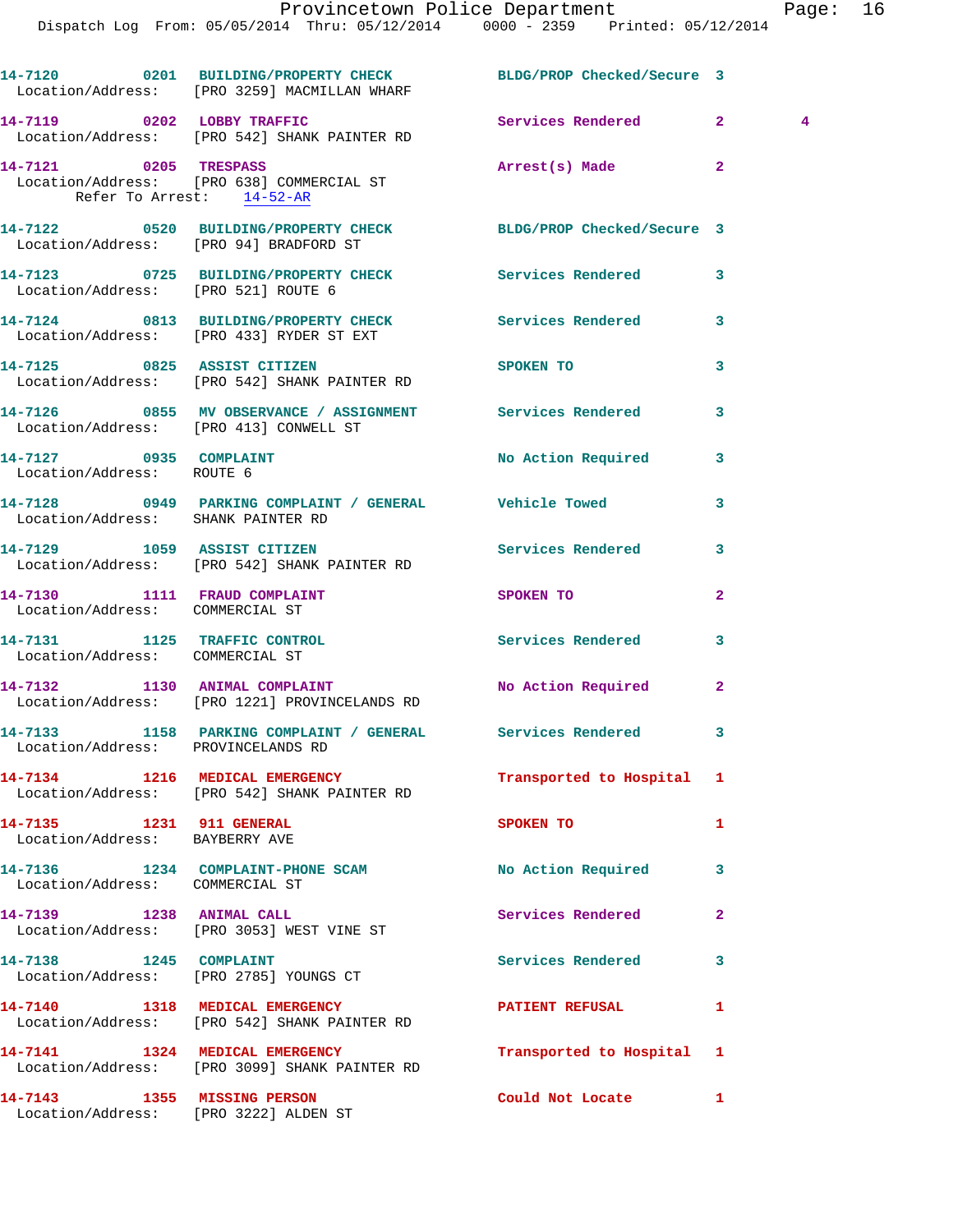Provincetown Police Department<br>14 Thru: 05/12/2014 0000 - 2359 Printed: 05/12/2014

| Location/Address: COMMERCIAL ST                                         | 14-7144 1454 PARKING / GENERAL                                                                               | Services Rendered          | 3            |
|-------------------------------------------------------------------------|--------------------------------------------------------------------------------------------------------------|----------------------------|--------------|
| 14-7145    1501    WATER DEPT<br>Location/Address: DAGGETT LN           |                                                                                                              | Taken/Referred to Other 3  |              |
| 14-7146 1529 ANIMAL CALL<br>Location/Address: COMMERCIAL ST             |                                                                                                              | No Action Required         | $\mathbf{2}$ |
|                                                                         | 14-7147 1534 BUILDING/PROPERTY CHECK BLDG/PROP Checked/Secure 3<br>Location/Address: [PRO 519] RACE POINT RD |                            |              |
| Location/Address: WINSLOW ST                                            | 14-7148 1536 PARKING COMPLAINT / GENERAL SPOKEN TO                                                           |                            | 3            |
|                                                                         | 14-7149 1543 STAFF AT SCHOOL<br>Location/Address: [PRO 569] WINSLOW ST                                       | No Action Required         | 3            |
|                                                                         | 14-7150 1611 MV OBSERVANCE / ASSIGNMENT No Action Required<br>Location: [PRO 3672] TOWN LINE                 |                            | 3            |
|                                                                         | 14-7151 1612 BUILDING/PROPERTY CHECK BLDG/PROP Checked/Secure 3<br>Location/Address: [PRO 16] MAYFLOWER AVE  |                            |              |
|                                                                         | 14-7152 1612 FOUND CHECK BOOK<br>Location/Address: [PRO 1989] COMMERCIAL ST                                  | <b>Services Rendered</b>   | 3            |
| 14-7153 1614 MV STOP<br>Location/Address: ROUTE 6                       |                                                                                                              | <b>VERBAL WARNING</b>      | 3            |
|                                                                         | 14-7154 1621 ANIMAL CALL-LOOSE DOG Services Rendered<br>Location/Address: [PRO 357] COMMERCIAL ST            |                            | $\mathbf{2}$ |
|                                                                         | 14-7155 1630 MV COMPLAINT<br>Location/Address: STANDISH ST + BRADFORD ST                                     | Services Rendered          | $\mathbf{2}$ |
| 14-7156 1649 911 GENERAL                                                | Location/Address: [PRO 2500] COMMERCIAL ST                                                                   | Services Rendered          | 1            |
|                                                                         | 14-7157 1706 FOUND WALLET<br>Location/Address: [PRO 2490] PROVINCELANDS RD                                   | <b>Services Rendered</b>   | 3            |
| 14-7158 1715 MEDICAL EMERGENCY<br>Location/Address: [PRO 3222] ALDEN ST |                                                                                                              | Transported to Hospital 1  |              |
| 14-7162 1727 PARK, WALK & TALK<br>Location: WEST ROAM                   |                                                                                                              | No Action Required         | $\mathbf{2}$ |
| 14-7159 1734 MV STOP                                                    | Location/Address: [PRO 361] COMMERCIAL ST                                                                    | <b>No Action Required</b>  | 3            |
|                                                                         | 14-7160 1744 BUILDING/PROPERTY CHECK BLDG/PROP Checked/Secure 3<br>Location/Address: [PRO 175] COMMERCIAL ST |                            |              |
| 14-7163 1825 MV STOP                                                    | Location/Address: HOWLAND ST + HARRY KEMP WAY                                                                | <b>VERBAL WARNING</b>      | 3            |
| 14-7164 1906 COMPLAINT                                                  | Location/Address: [PRO 3318] CEMETERY RD                                                                     | <b>SPOKEN TO</b>           | 3            |
| 14-7165 1924 RESTRAINING ORDER                                          | Location/Address: [PRO 542] SHANK PAINTER RD                                                                 | SPOKEN TO                  | $\mathbf{2}$ |
|                                                                         | 14-7166 1938 ALARM - GENERAL<br>Location/Address: [PRO 1978] COMMERCIAL ST                                   | BLDG/PROP Checked/Secure 1 |              |
|                                                                         | 14-7167 		 2047 COMPLAINT - STREET PERFORMERS SPOKEN TO<br>Location/Address: [PRO 2989] COMMERCIAL ST        |                            | 3            |
|                                                                         | 14-7168 2051 ASSIST CITIZEN<br>Location/Address: [PRO 542] SHANK PAINTER RD                                  | <b>SPOKEN TO</b>           | 3            |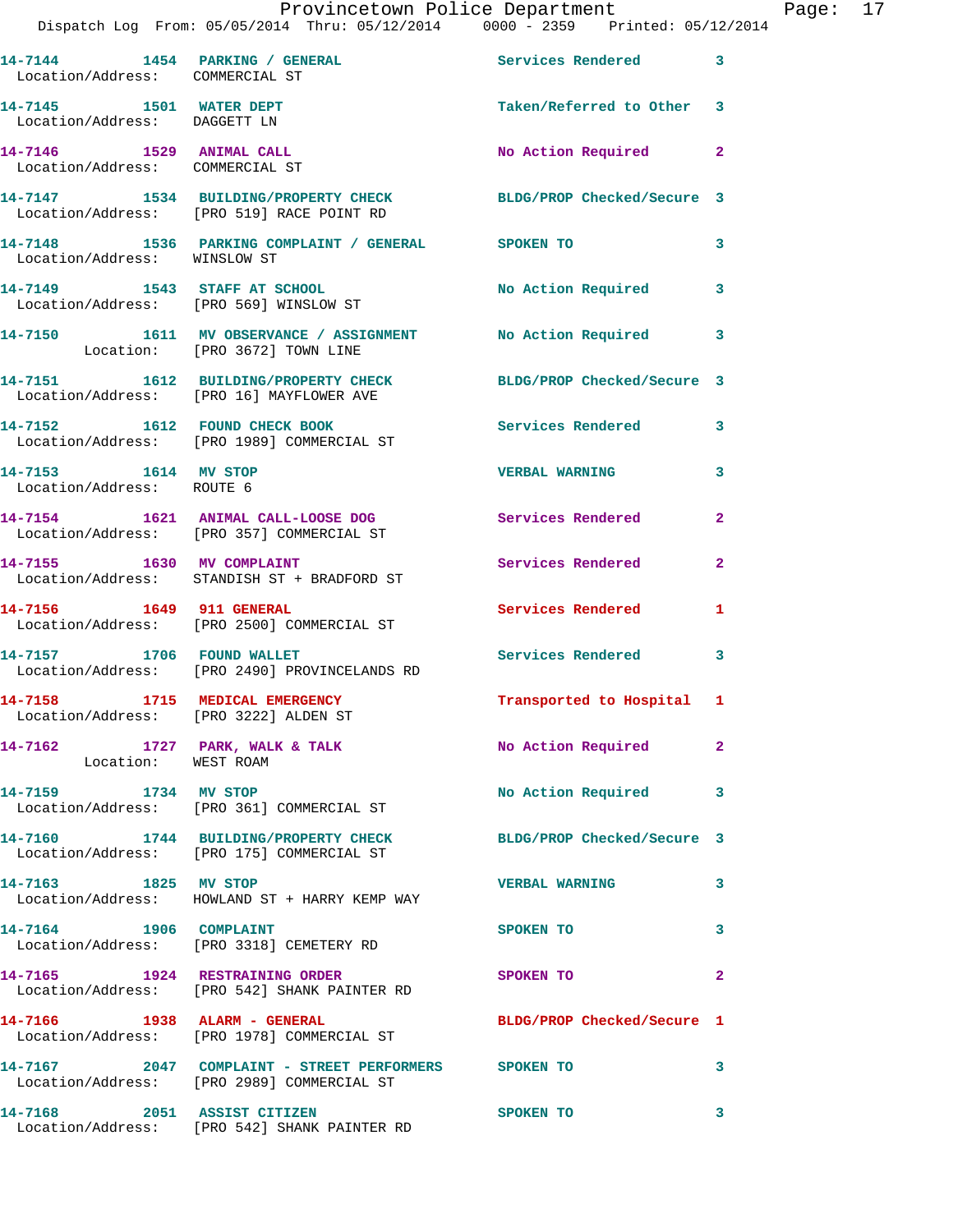Dispatch Log From: 05/05/2014 Thru: 05/12/2014 0000 - 2359 Printed: 05/12/2014

| 14-7169<br>2101<br>Location/Address: [PRO 1916] COURT ST | MV COMPLAINT                                                 | <b>SPOKEN TO</b>           | $\overline{\mathbf{2}}$ |
|----------------------------------------------------------|--------------------------------------------------------------|----------------------------|-------------------------|
| 14-7171<br>2128<br>Location/Address:                     | <b>BUILDING CHECK REOUESTED</b><br>[PRO 59] BRADFORD ST      | No Action Required         | 3                       |
| 14-7170<br>2130<br>Location/Address:                     | <b>BUILDING/PROPERTY CHECK</b><br>FRO 4471 JEROME SMITH RD   | BLDG/PROP Checked/Secure 3 |                         |
| 14-7172<br>2158<br>Location/Address:                     | <b>BUILDING/PROPERTY CHECK</b><br>FPRO 32911 JEROME SMITH RD | BLDG/PROP Checked/Secure 3 |                         |
| 14-7173<br>2220<br>Location/Address:                     | MV VS PED<br>COMMERCIAL ST                                   | No Action Required         |                         |

## **For Date: 05/12/2014 - Monday**

|                                 | 14-7175 0000 LOBBY TRAFFIC<br>Location/Address: [PRO 542] SHANK PAINTER RD                                         | Services Rendered 2        |   | 23 |
|---------------------------------|--------------------------------------------------------------------------------------------------------------------|----------------------------|---|----|
|                                 | 14-7176 0004 BUILDING/PROPERTY CHECK<br>Location/Address: [PRO 488] MAYFLOWER AVE                                  | BLDG/PROP Checked/Secure 3 |   |    |
| Location/Address: COMMERCIAL ST | 14-7177 0007 PARK, WALK & TALK 3 Services Rendered 2                                                               |                            |   |    |
|                                 | 14-7178 0014 BUILDING/PROPERTY CHECK BLDG/PROP Checked/Secure 3<br>Location/Address: [PRO 306] COMMERCIAL ST       |                            |   |    |
|                                 | 14-7179 0019 PARK, WALK & TALK<br>Location: [PRO 3431] LOPES SQUARE                                                | Services Rendered 2        |   |    |
|                                 | 14-7180 0021 BUILDING/PROPERTY CHECK BLDG/PROP Checked/Secure 3<br>Location/Address: [PRO 94] BRADFORD ST          |                            |   |    |
|                                 | 14-7181 0029 BUILDING/PROPERTY CHECK BLDG/PROP Checked/Secure 3<br>Location/Address: [PRO 2266] COMMERCIAL ST      |                            |   |    |
|                                 | 14-7182 0049 MV OBSERVANCE / ASSIGNMENT<br>Location/Address: [PRO 413] CONWELL ST                                  | <b>Services Rendered</b>   | 3 |    |
|                                 | 14-7183 0104 MV OBSERVANCE / ASSIGNMENT Services Rendered 3<br>Location/Address: BRADFORD ST + RYDER ST            |                            |   |    |
|                                 | 14-7184 0119 VERBAL SPEED/INSPECTION VERBAL WARNING 3<br>Location/Address: CONWELL ST + HENSCHE LN                 |                            |   |    |
|                                 | 14-7185 0139 BUILDING/PROPERTY CHECK<br>Location/Address: [PRO 444] HIGH POLE HILL                                 | BLDG/PROP Checked/Secure 3 |   |    |
|                                 | 14-7186 0146 BUILDING/PROPERTY CHECK<br>Location/Address: [PRO 3307] HEATHER'S WAY                                 | BLDG/PROP Checked/Secure 3 |   |    |
|                                 | 14-7187 		 0249 BUILDING/PROPERTY CHECK 		BLDG/PROP Checked/Secure 3<br>Location/Address: [PRO 440] HARRY KEMP WAY |                            |   |    |
| Location/Address: BRADFORD ST   | 14-7188 0427 MEDICAL EMERGENCY                                                                                     | PATIENT REFUSAL 1          |   |    |
|                                 |                                                                                                                    |                            |   |    |
|                                 | 14-7190 0433 BUILDING/PROPERTY CHECK BLDG/PROP Checked/Secure 3<br>Location/Address: [PRO 526] RYDER ST EXT        |                            |   |    |
|                                 | 14-7191 0515 MV OBSERVANCE / ASSIGNMENT Services Rendered 3<br>Location/Address: ROUTE 6 + HOWLAND ST              |                            |   |    |
|                                 | 14-7192 0547 MV OBSERVANCE / ASSIGNMENT                                                                            | Citation/Warning Issued 3  |   |    |